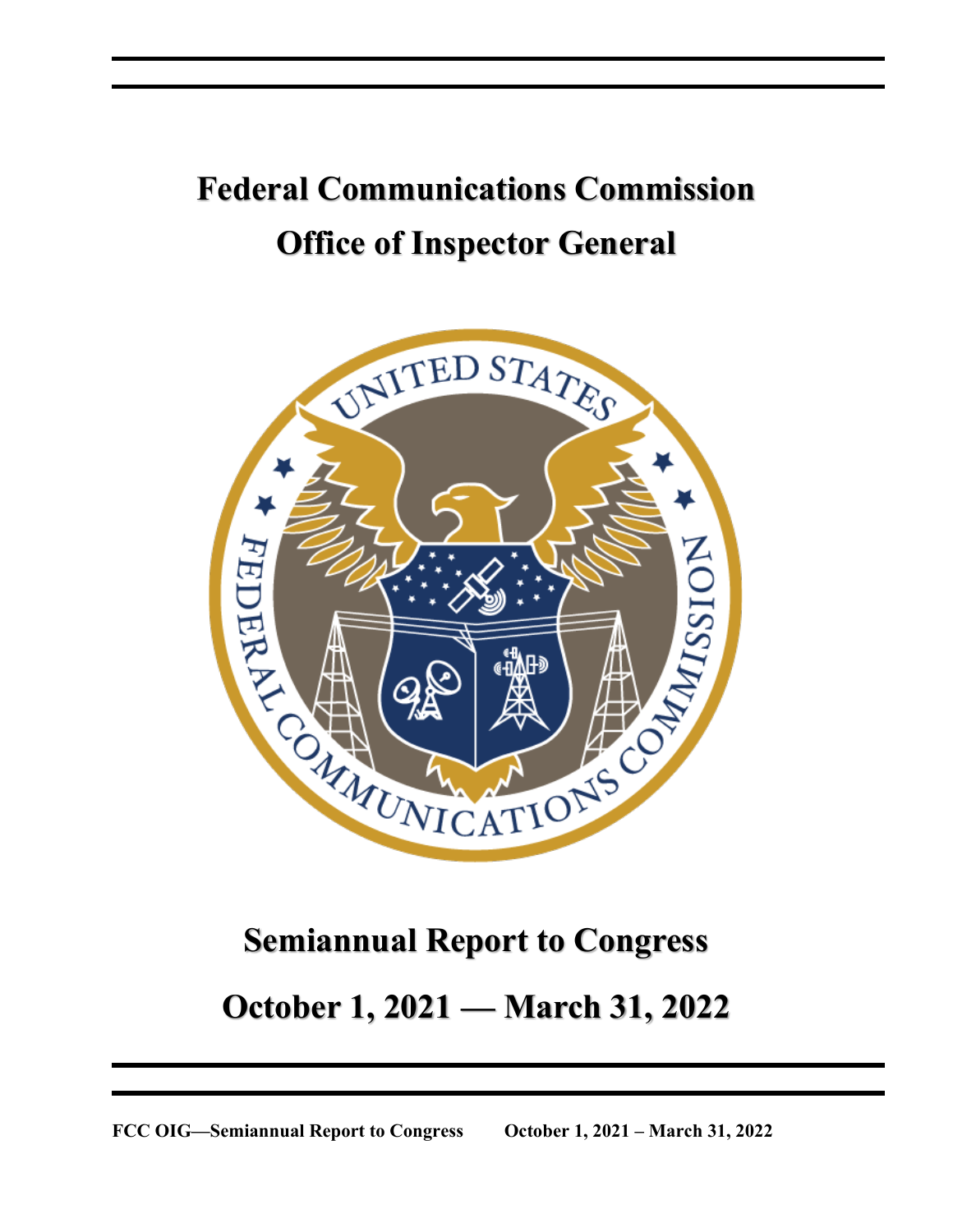## **THE FEDERAL COMMUNICATIONS COMMISSION**





Left to Right

Chairwoman Jessica Rosenworcel, Commissioner Brendan Carr, Commissioner Geoffrey Starks, Commissioner Nathan Simington

**FCC OIG—Semiannual Report to Congress October 1, 2021 – March 31, 2022**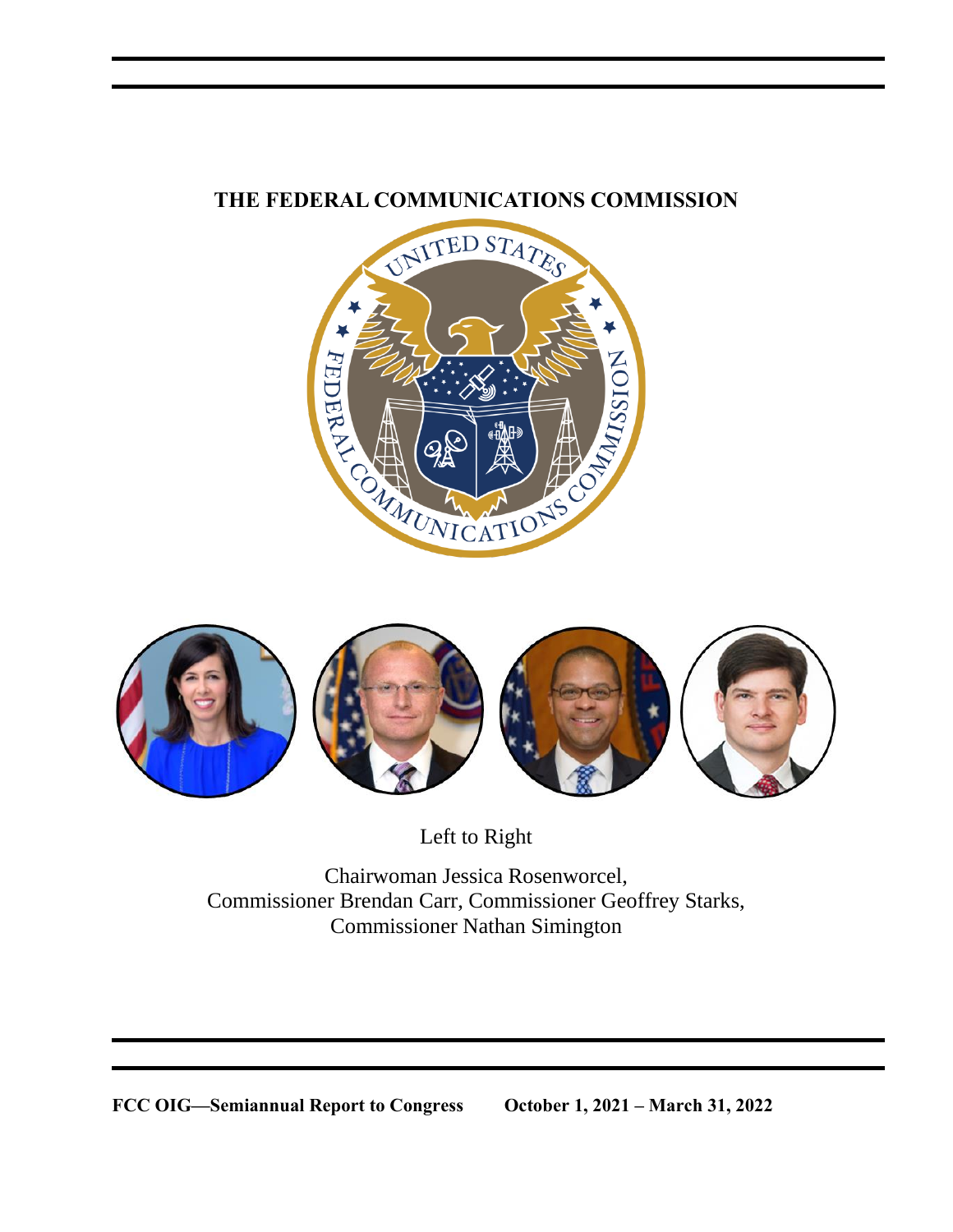## **COVER MEMORANDUM**

#### **DATE: May 6, 2022**

- **TO:** Chairwoman Jessica Rosenworcel Commissioner Brendan Carr Commissioner Geoffrey Starks Commissioner Nathan Simington
- **FROM** Inspector General
- **SUBJECT** Semiannual Report to Congress

In accordance with Section 5 of the Inspector General Act, as amended, 5 U.S.C. App. 3 § 5, I have attached my report summarizing the activities and accomplishments of the Office of the Inspector General (OIG) during the six-month period ending March 31, 2022. In accordance with Section 5(b) of that Act, it would be appreciated if this report, along with any associated report that you may prepare, be forwarded to the appropriate Congressional oversight committees within 30 days of your receipt of this report.

This report describes both audits and investigations that have been completed during the preceding six months, as well as those in process. Where appropriate, reports of completed audits and investigations have been forwarded to the Commission's management for action.

I have been the Inspector General since June of 2009. OIG remains committed to maintaining the highest possible standards of professionalism and quality in its audits, investigations, inspections and consultations. We welcome any comments, suggestions or questions you may have.

 $794.7$ 

**David L. Hunt Inspector General**

Enclosure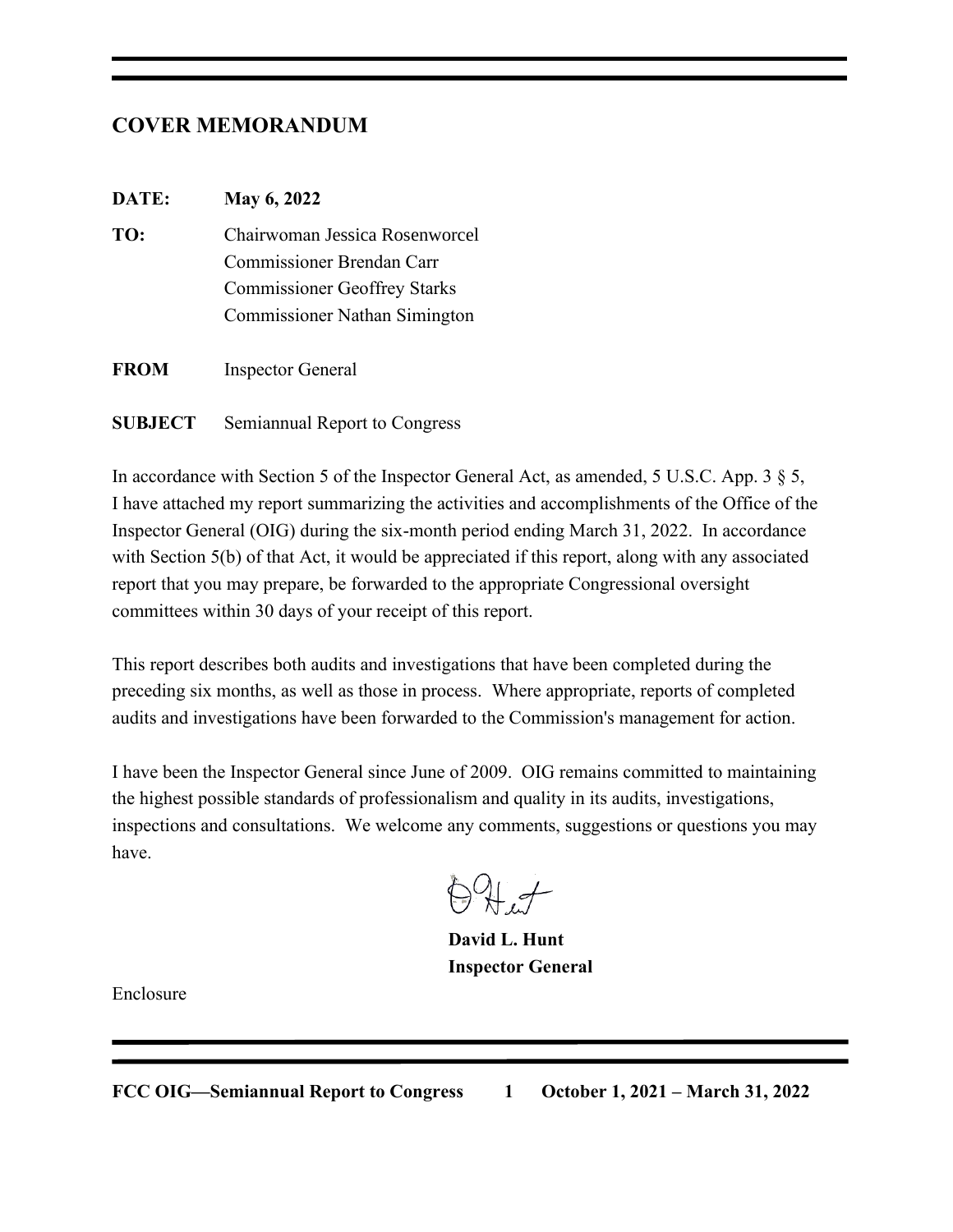#### **TABLE OF CONTENTS**

| <b>APPENDIX A</b> |  |
|-------------------|--|
|                   |  |
| <b>APPENDIX B</b> |  |
|                   |  |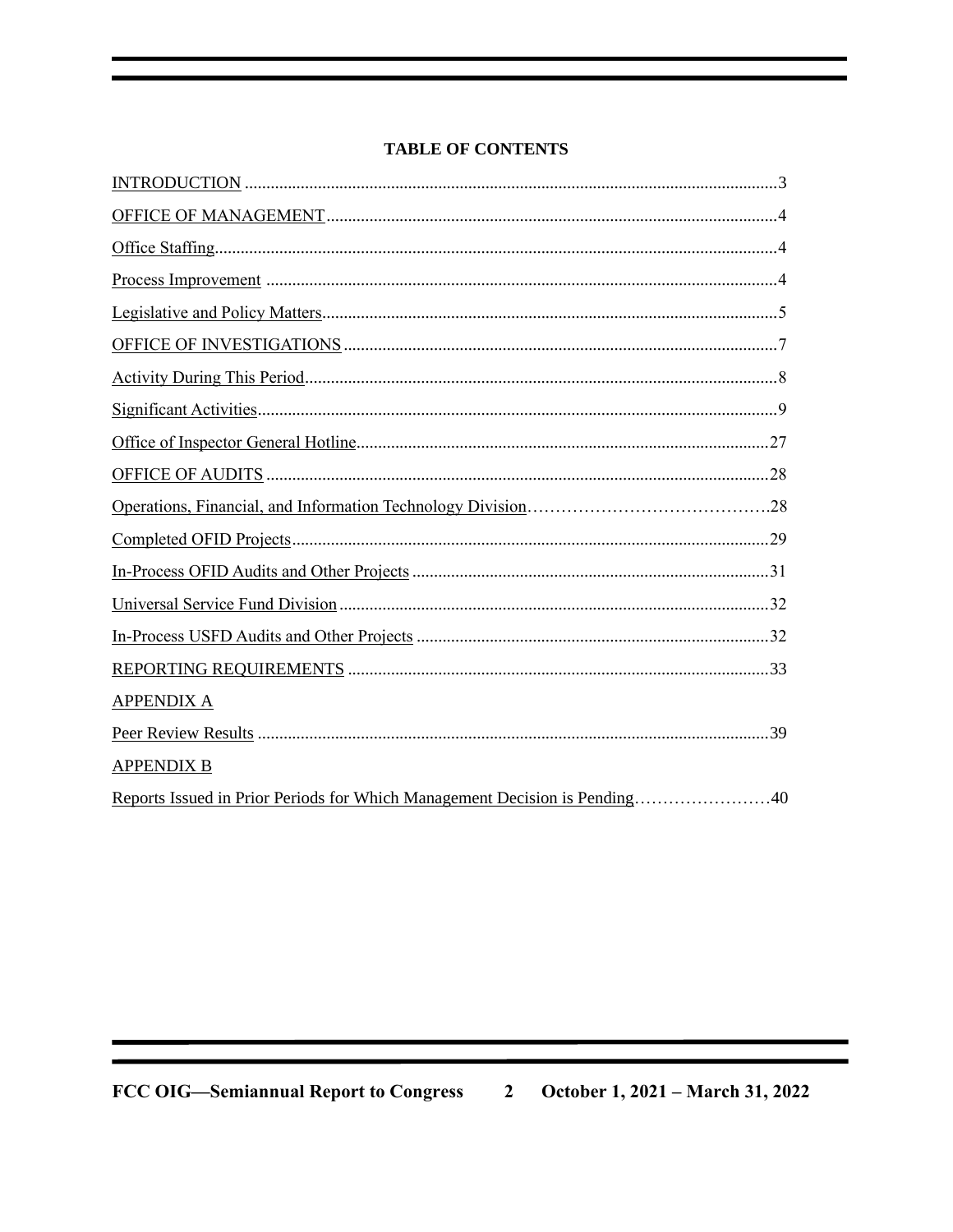## **INTRODUCTION**

The Federal Communications Commission (FCC or the Commission) is an independent regulatory agency, established by Congress to regulate interstate and foreign communications by radio, television, wire, satellite and cable. The FCC's jurisdiction covers the fifty states, the District of Columbia, the Commonwealth of Puerto Rico and all U.S. territories.

The Commission is typically composed of five (5) members who are appointed by the President and subject to confirmation by the Senate. Normally, one Commissioner is appointed or reappointed each year, for a term of five (5) years. One of the members of the Commission is designated by the President to serve as Chair, or chief executive officer of the Commission. Jessica Rosenworcel currently serves as Chairwoman. Brendan Carr, Geoffrey Starks and Nathan Simington currently serve as Commissioners. Most of the FCC's employees are located at the FCC's Headquarters at 45 L Street NE, Washington, DC. Field offices and resident agents are located throughout the United States.

The Office of Inspector General (OIG) is dedicated to ensuring compliance with the requirements of the Inspector General Act of 1978, 5 U.S.C. App., as amended (IG Act), and assisting the Commission in its continuing efforts to improve operational and program effectiveness and efficiency. Management matters are coordinated with the Chairwoman's office. In accordance with the Dodd-Frank Wall Street Reform and Consumer Protection Act of 2010, the Inspector General (IG), David L. Hunt, reports directly to the full Commission. The principal assistants to the Inspector General are Assistant Inspectors General (AIG) and they are:

## **Johnny Drake, AIG for Management Sharon R. Diskin, AIG for Investigations and Counsel to the IG Robert McGriff, AIG for Audits**

In this semiannual report, we discuss both the major accomplishments and activities of OIG from October 1, 2021 through March 31, 2022, as well as its goals and future plans.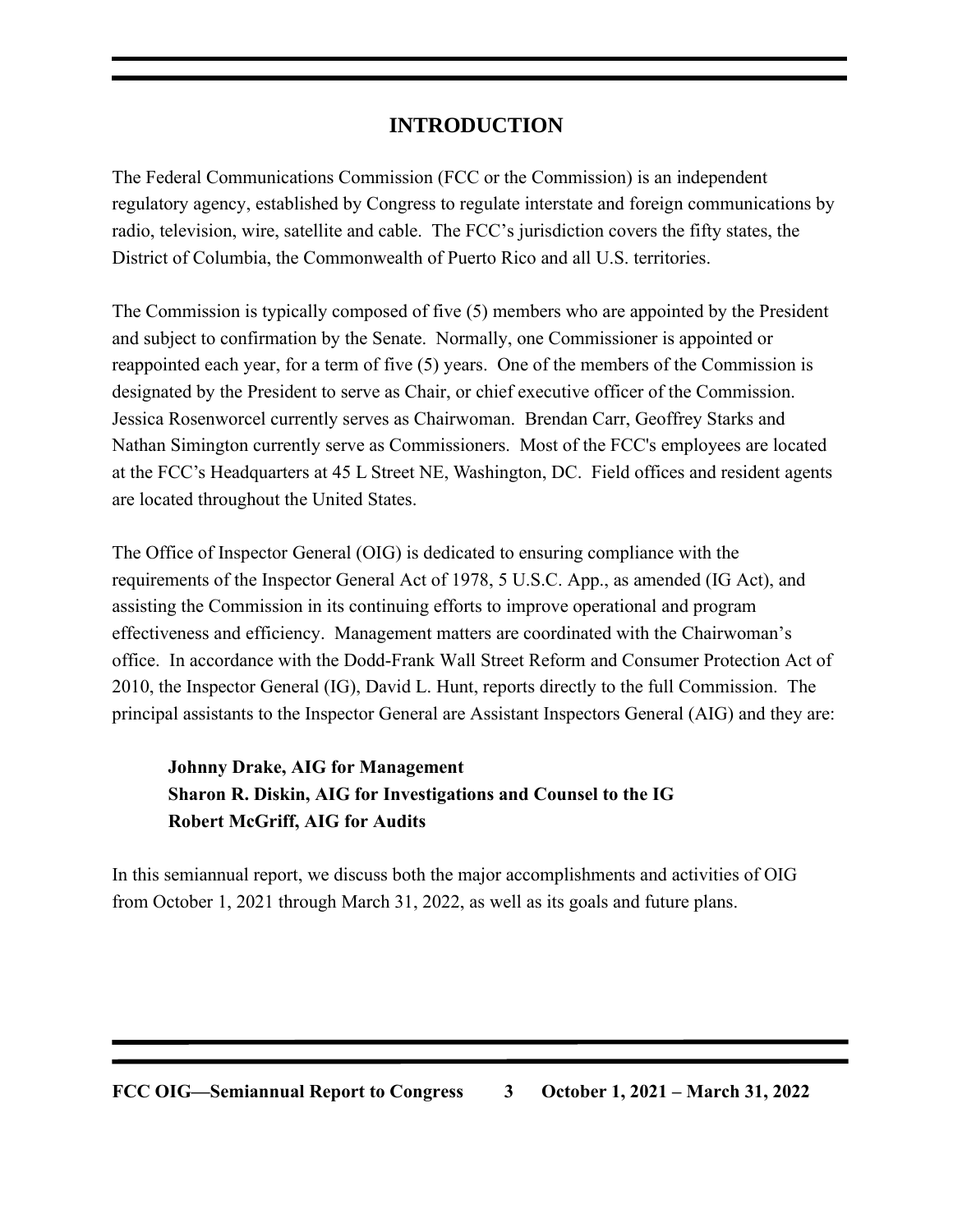## **OFFICE OF MANAGEMENT**

#### **Office Staffing**

Currently our office consists of 46 experienced professional and administrative staff including auditors, investigators, investigative attorneys, administrative management specialists, program and management analysts, a paralegal, an industry economist, an IT specialist, a computer forensics investigator, a budget officer, a data analyst, and a writer/editor. Due to retirements and routine staff turnover, we have initiated a recruiting process, with an emphasis on more junior positions. This will help the office budgetarily, allow us to grow from within, and provide newer hires the benefit of the depth of our staff's knowledge and experience. Further, this approach will help to ensure our staff has a career path to follow that offer opportunities for growth and advancement

Continuous training and education increase the expertise of all staff and satisfy the training requirements mandated by various professional organizations. Toward that end, staff attended and completed courses sponsored by government agencies, including the Government Accountability Office, Council of Inspectors General on Integrity and Efficiency (CIGIE), the National Defense University, and the Federal Law Enforcement Training Center (FLETC); and professional organizations and other training vendors, such as the American Institute of Certified Public Accountants, Institute of Internal Auditors, Association of Governmental Accountants, Association of Certified Fraud Examiners, Information Systems Audit and Control Association, Management Concepts, National Association of State Auditors, Controllers and Treasurers, and the Graduate School USA.

#### **Process Improvement**

The COVID-19 pandemic has dramatically changed processes across the board within OIG. Because all staff have been working remotely full-time for more than two years, new technological solutions now facilitate remote meetings, investigations, audits, an external peer review of another OIG, staff recruitment and hiring, data reporting, training, and overall office management in a remote environment.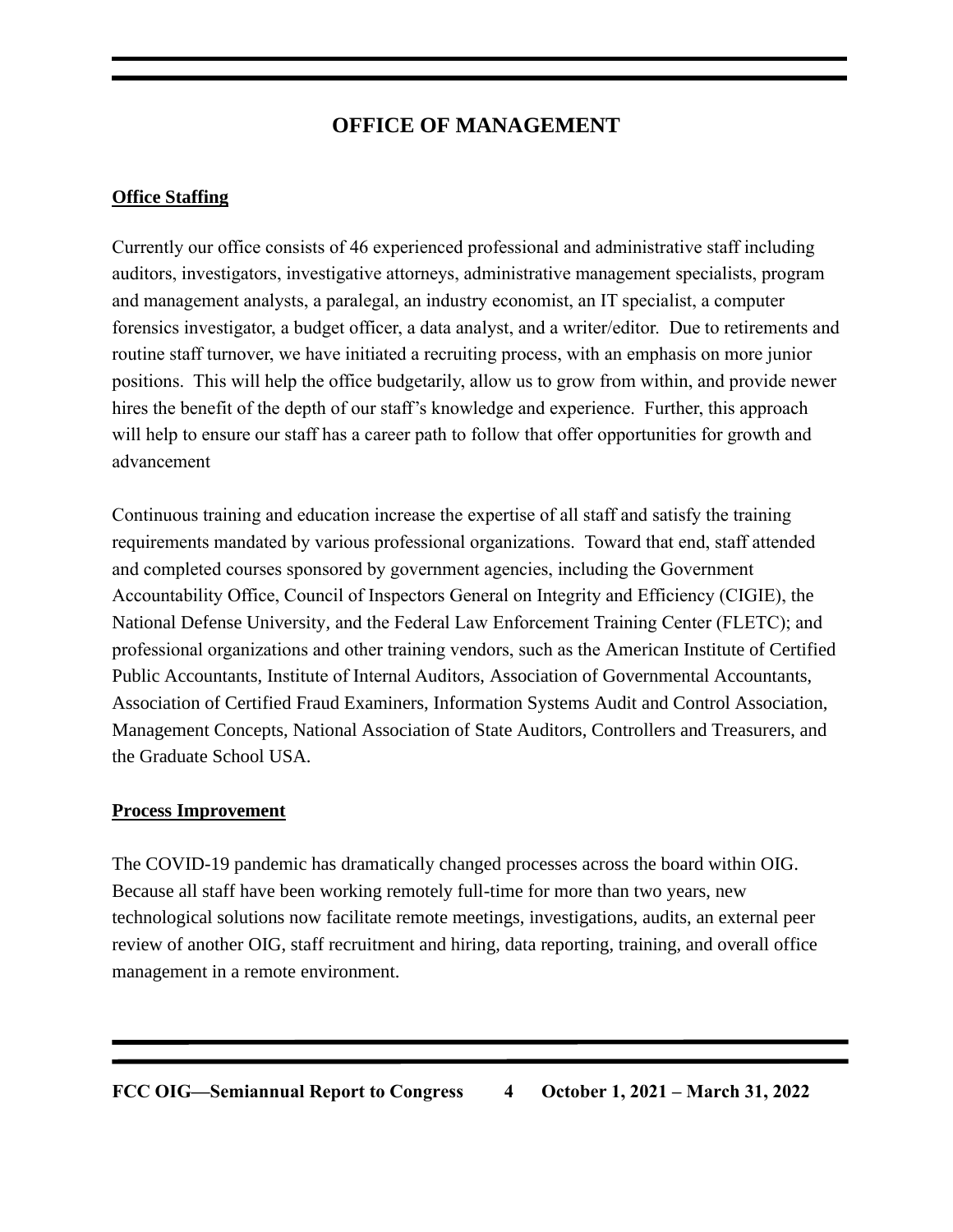Procedural changes, coupled with the logistics associated with the FCC's relocation to a new facility, have presented significant challenges. While we have successfully met these challenges, we learned lessons and made adjustments. Throughout, the staff exhibited professionalism, dedication, and commitment to the agency's mission and to serving the public interest.

#### **Secure Office Space for OIG**

Because of the COVID-19 pandemic OIG was hampered in viewing the new office accommodations before the build-out. Now that there is better access to the new facility, we are working with FCC Management to assist us in solving various concerns. One concern of note is the lack of more secure space for OIG given that we work on criminal investigations and have access to confidential Grand Jury material. OIG requires this secure space to prevent the release of critical OIG-only data. Under the current layout, several OIG staff who work on critical law enforcement data are assigned open cubicles to carry out this most sensitive work. Secure office space is, obviously, common for any Inspector General office in the Federal Government.

### **Legislative and Policy Matters**

Pursuant to section 4(a)(2) of the IG Act, OIG monitors and reviews existing and proposed legislation and regulatory proposals for their potential impact on OIG and the FCC's programs and operations. We perform this activity to evaluate legislative potential for encouraging economy and efficiency, while helping to reduce fraud, waste, abuse, and mismanagement.

Further, during the reporting period, we continued to share updated recommendations to prevent and detect fraud, waste, and abuse in Universal Service programs with Commission and Universal Service Administrative Company (USAC) staff. *See infra* pp. 10-14.

As a result of the COVID-19 pandemic, Congress enacted several statutes directly impacting the FCC's subsidy programs. Tasked with supporting efforts to prevent and detect fraud, waste, abuse, and mismanagement and to mitigate major risks that cut across program and agency boundaries, OIG is committed to promoting transparency and conducting aggressive oversight of the more than \$10 billion in FCC pandemic response funding included in the American Rescue Plan Act (ARPA), the Coronavirus Aid, Relief, and Economic Security (CARES) Act, and other pandemic response legislation to ensure taxpayer dollars are used effectively and for their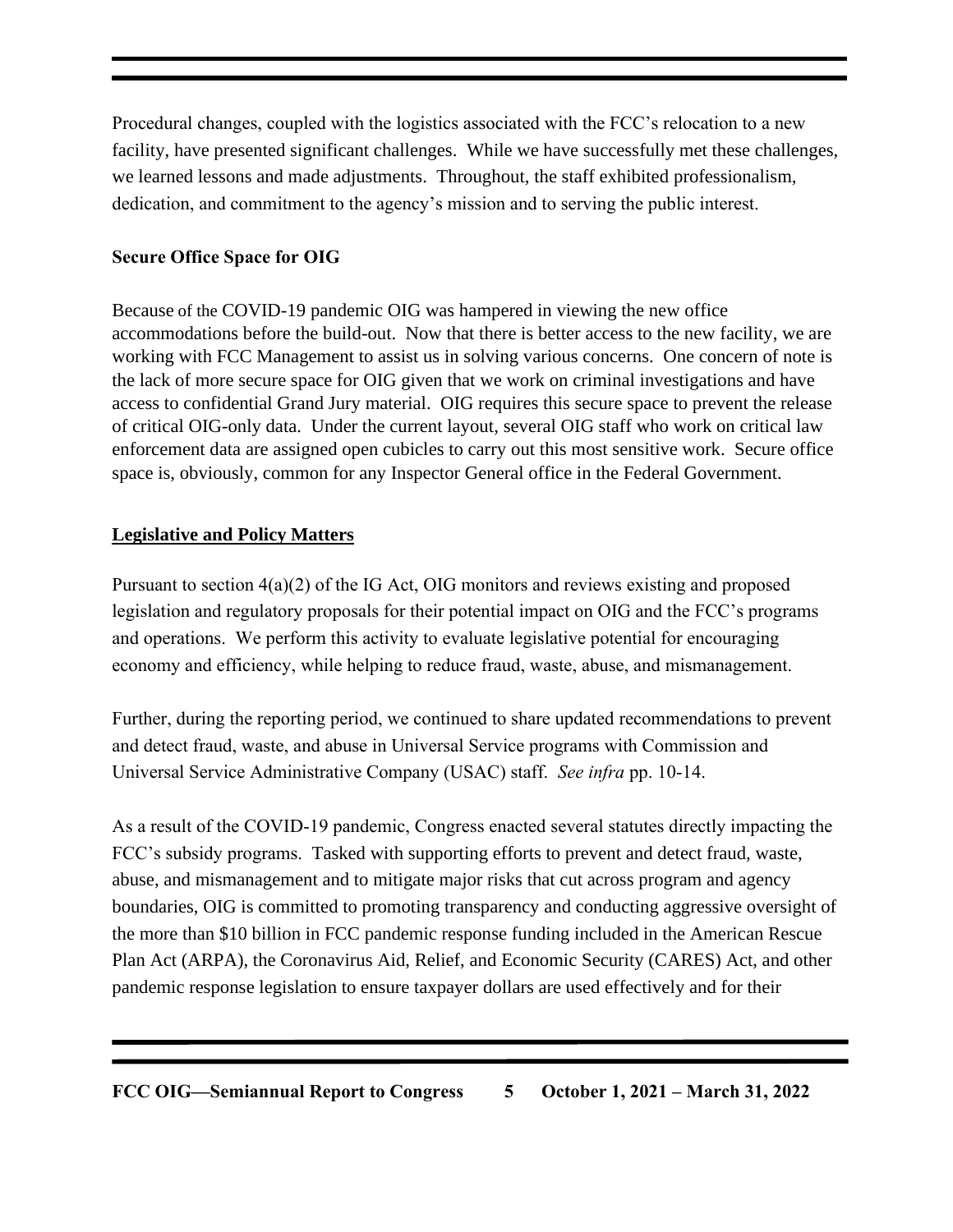intended purposes in response to this public health and economic crisis. Further, Congress significantly expanded broadband subsidies in the Infrastructure Investment and Jobs Act.

We have been actively involved in monitoring the Commission's activities in furtherance of these statutes and, as discussed *infra*, we have worked with the agency to ensure that any new regulations implementing the programs guard against fraud, waste and abuse.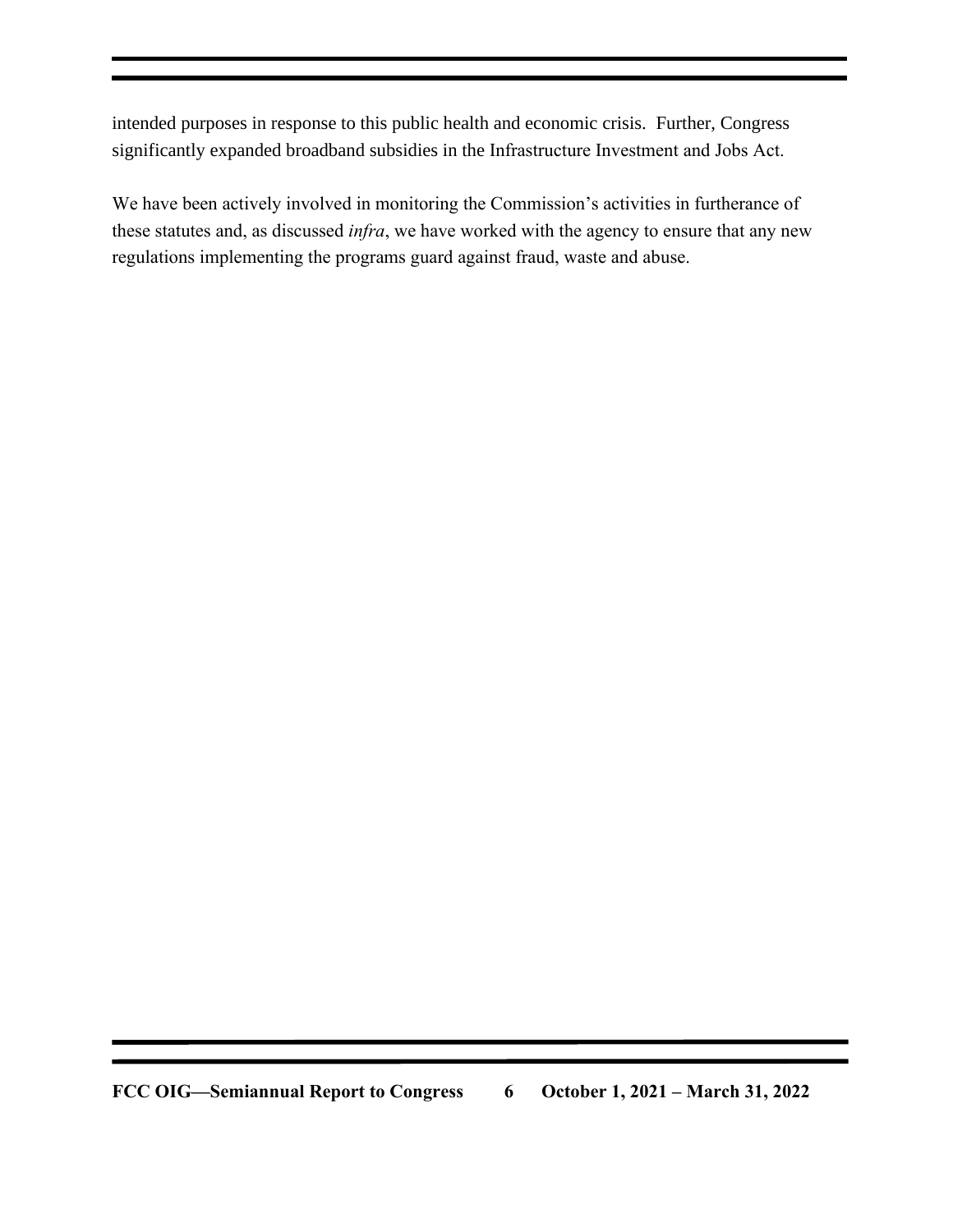## **OFFICE OF INVESTIGATIONS**

OIG Office of Investigations (OI) covers a wide range of topics touching on myriad aspects of the FCC's mission and programs. Most significantly, our investigations often address allegations of criminal misconduct or civil fraud in the Commission's telecommunications subsidy programs. We deal with complex investigations, large criminal conspiracies, and matters involving complex financial transactions throughout the United States and its territories. These difficult and wide-ranging cases often require substantial investigative expertise and resources, including personnel on the ground across several states, or high-grade forensic tools and the expertise to use them. In these cases, we have always received, and are grateful for, the assistance of other agencies, especially the Offices of Inspector General of other federal agencies, the Department of Justice (DOJ) and the Federal Bureau of Investigation (FBI).

OI receives and investigates complaints regarding the manner in which the FCC executes its programs, how it handles its operations administratively, and how the FCC conducts its oversight responsibilities. Allegations come from a variety of sources including FCC managers and employees, contractors, program stakeholders, Congress and the public at large. Whistleblower requests for anonymity are honored, except when identification is needed for law enforcement purposes. Allegations may also be referred by OIG auditors.

In addition to investigations regarding Commission programs, OI investigates allegations of improper employee and contractor activity implicating federal statutes or regulations establishing standards of conduct and procedure. While we have made recent additions to our staff, OI, like most government offices, has an ever-increasing volume of work and limited resources. Thus, matters having the potential to significantly impact federal funds, important FCC missions or programs, or the basic integrity and workings of the agency receive the highest priority for investigation and assignment of resources.

#### **Statutory Law Enforcement Authority**

The Inspector General Act of 1978, 5 U.S.C. app. 3, established criminal investigative jurisdiction for the offices of presidentially appointed Inspectors General. The enforcement powers and responsibilities of presidentially appointed Inspectors General were enhanced to provide firearms, arrest, and search warrant authorities to investigators with the enactment of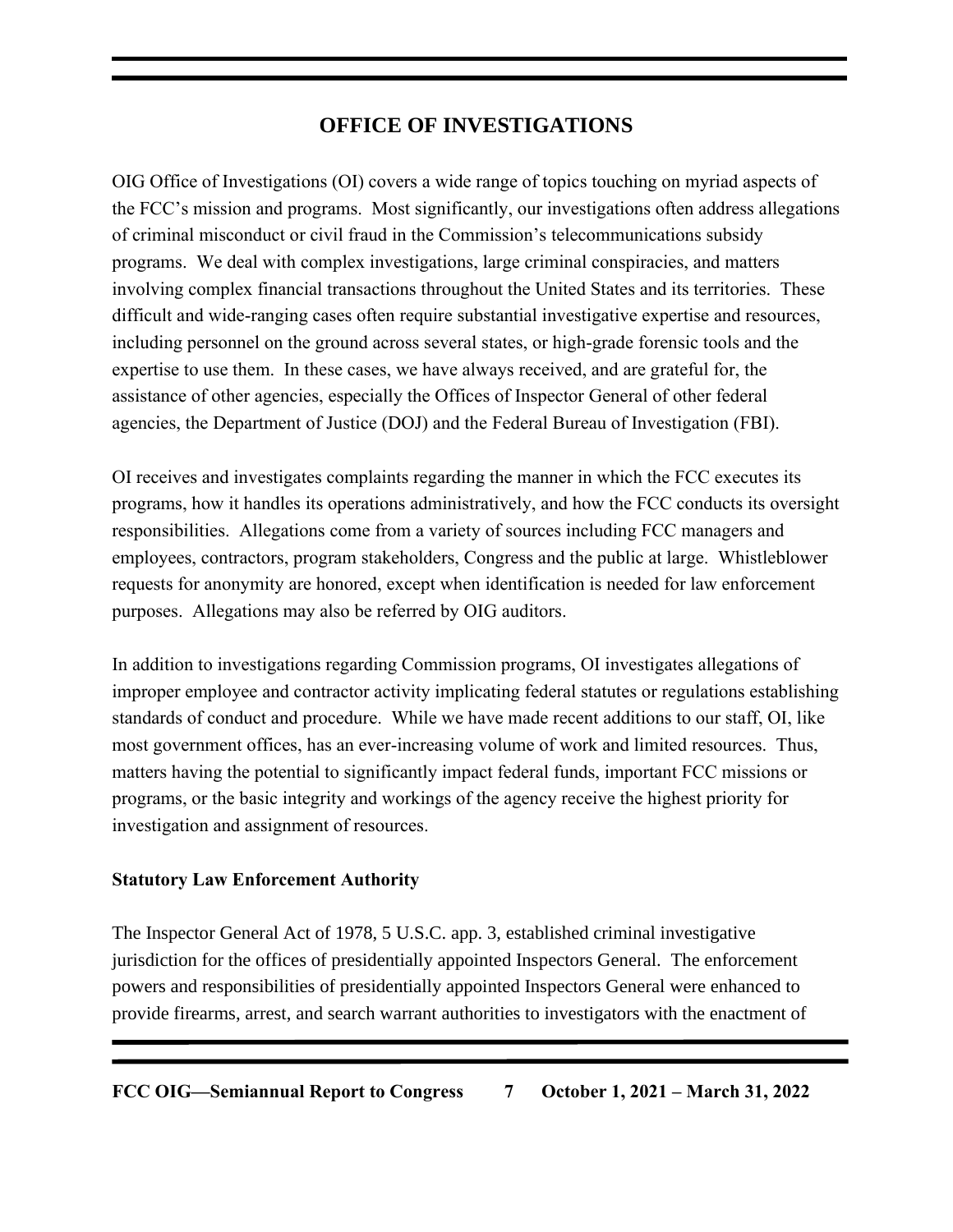section 812 of the Homeland Security Act of 2002. FCC OIG—Semiannual Report to Congress April 1, 2020 – September 30, 2020.

Pursuant to the guidelines, OI planned to send two investigative attorneys to the Basic Criminal Investigator Training Program at FLETC in Glynco, Georgia. The course in which OI intended to place our two attorneys was cancelled as a result of the COVID-19 pandemic. With the reopening of Federal buildings due to the current waning of the pandemic, OI now intends for this training to go forward as soon as possible. The IG is working with both the Chairwoman and the General Counsel to secure this training. Although the position of Criminal Investigator was posted before by the FCC, and OI did not find a suitable candidate for our specific needs, the current administration is in the process evaluating the entire process. OIG hopes and expects the process to be completed soon, helping OI to further utilize OIG's law enforcement authority to further its already robust work in the prevention and deterrence of fraud, waste, and abuse of FCC programs.

#### **Activity During This Period**

These numbers do not include preliminary reviews of allegations, from the Hotline or other sources, or matters involving minimal analysis of the allegations or evidence.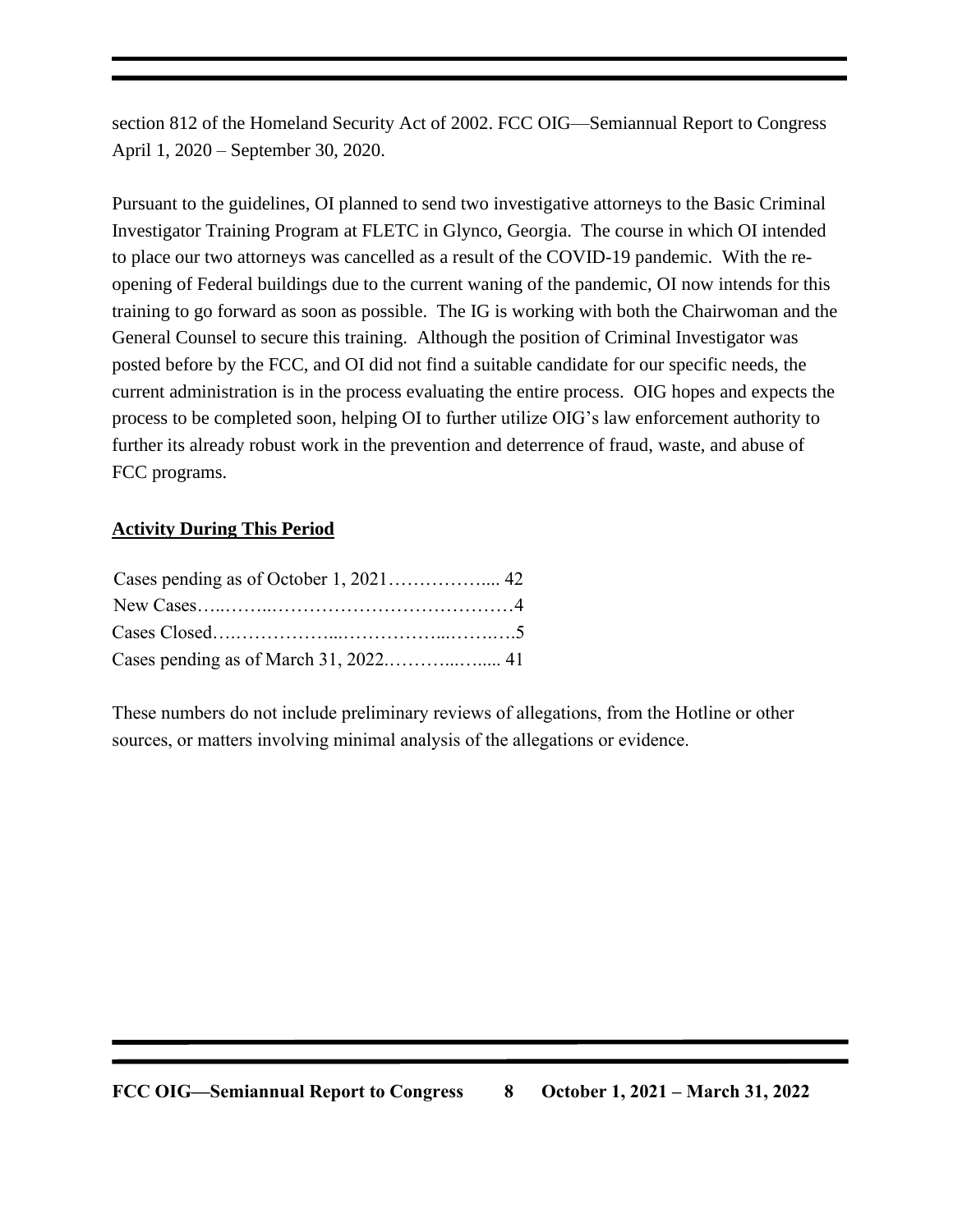#### **Significant Activities**

Several of the Office's significant activities are described below. However, we discuss investigations only when and if information may be made public without negative impact on law enforcement activities, including criminal prosecutions, and without divulging investigative techniques. Thus, many matters could not be considered for inclusion in this summary. During this reporting period, we have been working on numerous investigations upon which we cannot report, including matters before a Grand Jury and sealed qui tams.

#### **Investigations into Fraud in FCC Subsidy Programs**

The *Universal Service Fund* (USF*)*, administered by USAC on behalf of the FCC, provides support through four programs: High Cost, Schools and Libraries (E-Rate), Lifeline, and Rural Health Care.

The *High Cost Fund* provides support to certain qualifying telecommunications carriers serving high-cost (primarily rural) areas. Telecommunications carriers receiving support must offer services to rural area consumers at rates reasonably comparable to the rates for services offered in urban areas. The Connect American Fund (CAF) was designed to transition the program away from its predecessor the High Cost Fund, which provided voice-only telephone service, to providing multi-purpose networks capable of offering broadband Internet access. Disbursements for the High Cost Program, including legacy High Cost Program and CAF support, totaled \$5.1 billion in calendar year 2021.

The *Schools and Libraries Program*, also known as "E-Rate," provides support to eligible schools and libraries in every U.S. state and territory to help fund telecommunication services, Internet access, and internal connections. In E-rate funding year (FY) 2021, USAC received over 35,000 applications from schools and libraries seeking over \$3.1 billion in E-rate support to over 125,000 schools and libraries. In calendar year 2021, USAC authorized disbursement of over \$2.156 billion in E-rate support.

As part of the American Rescue Plan Act of 2021, Congress authorized the *Emergency Connectivity Fund* (ECF), a \$7.17 billion program to help schools and libraries provide the tools and services their communities need for remote learning during the COVID-19 emergency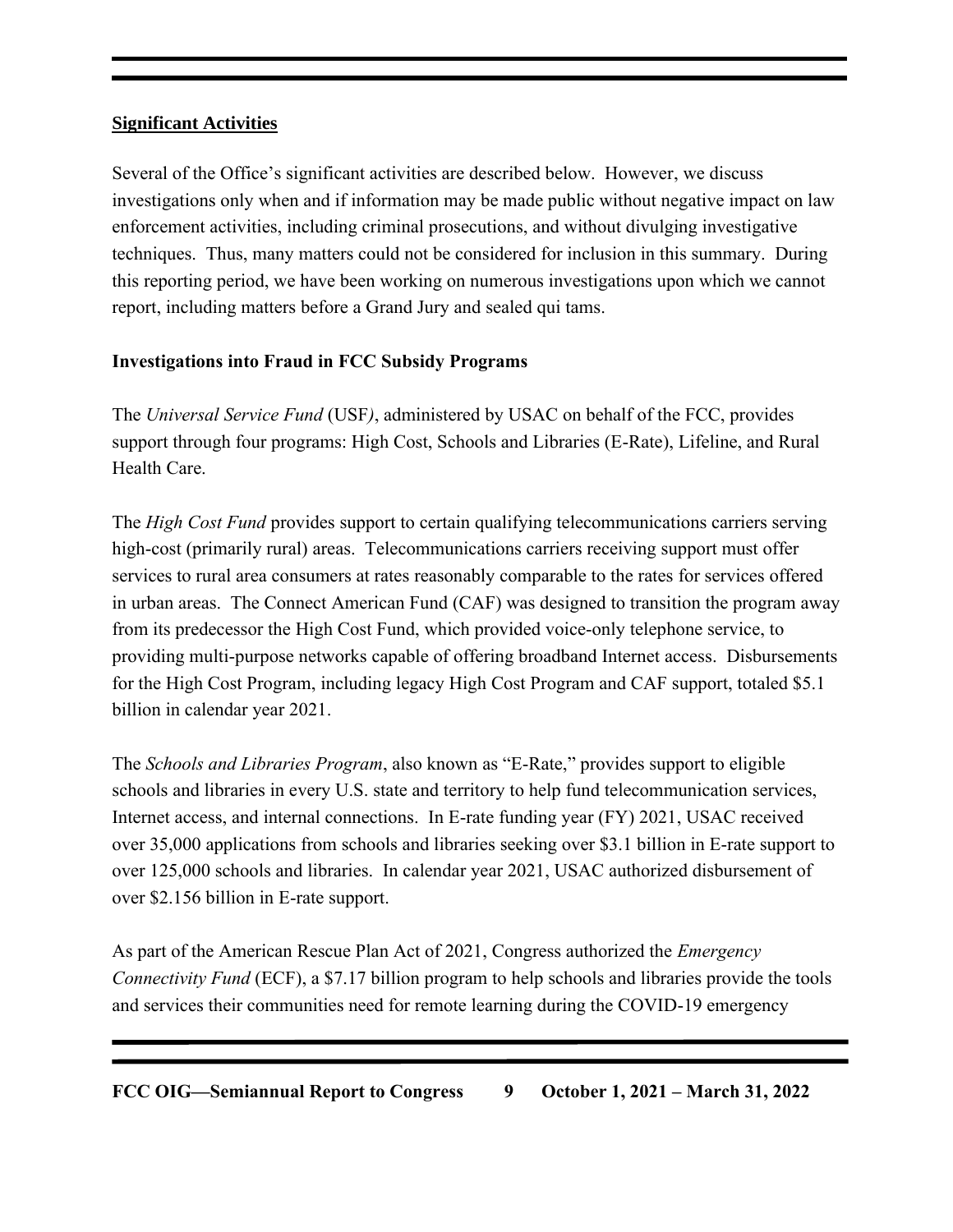period. For eligible schools and libraries, the ECF Program will cover reasonable costs of laptop and tablet computers, Wi-Fi hotspots, modems, routers, and broadband connectivity purchases for off-campus use by students, school staff, and library patrons. Since its June 2021 launch, the Commission has committed nearly \$4.69 billion in funding connection over 12.5 million students with broadband connections and equipment. The ECF Program is administered by USAC.

The *Lifeline Program* provides support to eligible telecommunications carriers that, in turn, offer discounts on telecommunications services to eligible consumers. In 2021, Lifeline support was approved for disbursement totaling more than \$723 million.

The Consolidated Appropriations Act of 2021 established the *Emergency Broadband Benefit*  (EBB) *Fund*, which consisted of \$3.2 billion to the FCC to help low-income households pay for broadband service and connected internet devices, as part of a response to the COVID-19 emergency. The EBB Program provided a discount of up to \$50 per month for broadband service for eligible customers. The EBB Program was intended to be a temporary response to the pandemic emergency. However, in the Infrastructure Investment and Jobs Act, Congress appropriated money for a long-term program subsidy program known as the *Affordable Connectivity Program* (ACP). The ACP is a \$14 billion benefit program intended to ensure households can afford the broadband they need for work, school, healthcare and more. This program provides a discount of up to \$30 per month toward internet service for eligible households and up to \$75 per month for households on qualifying Tribal lands.

The *Rural Health Care* (RHC) *Program* provides support to eligible rural health care providers that qualify for reduced rates for telecommunications and broadband services. This support subsidizes their access to these services, making telehealth services affordable in rural areas. Demand for RHC Program funding has risen over the past three years. In 2021, the FCC announced unused funds from prior years would be carried forward, resulting in a \$621 million cap in total available funds to eligible health care providers for FY 2021. RHC Program approved disbursements totaled more than \$556 million with over 11,100 participating health care providers receiving commitments in 2021.

The *COVID-19 Telehealth Program* provides funding to eligible health care providers responding to the COVID-19 pandemic to support telecommunications services, information services, and connected devices needed to provide critical connected care. This program was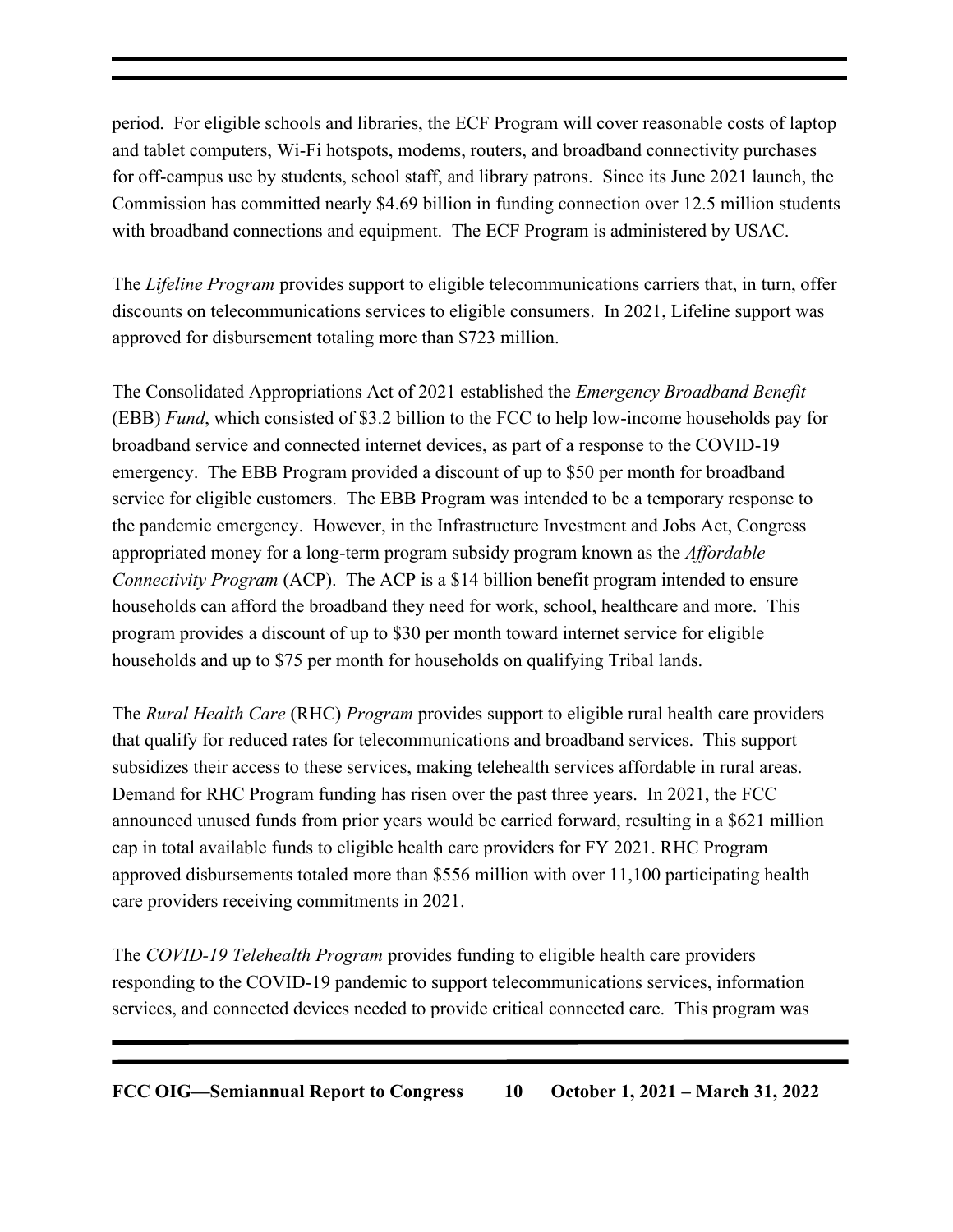established in the Coronavirus Aid, Relief, and Economic Security (CARES) Act, providing \$200 million in funding. The Consolidated Appropriations Act (CAA) provided an additional \$249.95 million to fund a second round of the COVID-19 Telehealth Program.

OIG is also responsible for oversight of USF receipts collected from telecommunications providers offering international and interstate telecommunications services. Those telecommunications providers are collectively referred to as *contributors.* Over 3,300 contributors submitted total USF contributions of approximately \$9.1 billion in 2021.

The bulk of OI's work involves investigating and supporting civil and criminal investigations and prosecutions of fraud in the FCC subsidy programs. The Assistant Inspector General for Investigation (AIGI) and investigations staff routinely work with other state, local and federal agencies on these matters. These coordinated investigatory and prosecutorial efforts, especially those involving DOJ, the Department of Education (DOE) and its OIG, and various U.S. Attorneys, have resulted in many successes, including civil settlements and criminal convictions.

Most of our ongoing investigations are not known to the public and even some closed investigations cannot be disclosed because of sensitivities that could impact related ongoing matters. Specifically, the OI is engaged in multiple, ongoing, large-scale investigations, as well as Qui Tams under seal, seeking damages pursuant to the Federal False Claims Act (FCA). We hope to share details about these matters in the near future. We have, however, begun to disseminate information that can be made publicly available more widely, with the expectation that details of our work will serve as a deterrence against future fraud. In addition to posting news releases on the FCC OIG's webpage and on our social media sites, in response to OI's request, USAC has also been posting OI headlines, such as press releases and other significant items, to USAC's website.

Highlighted below are a few matters that have had public developments during the reporting period: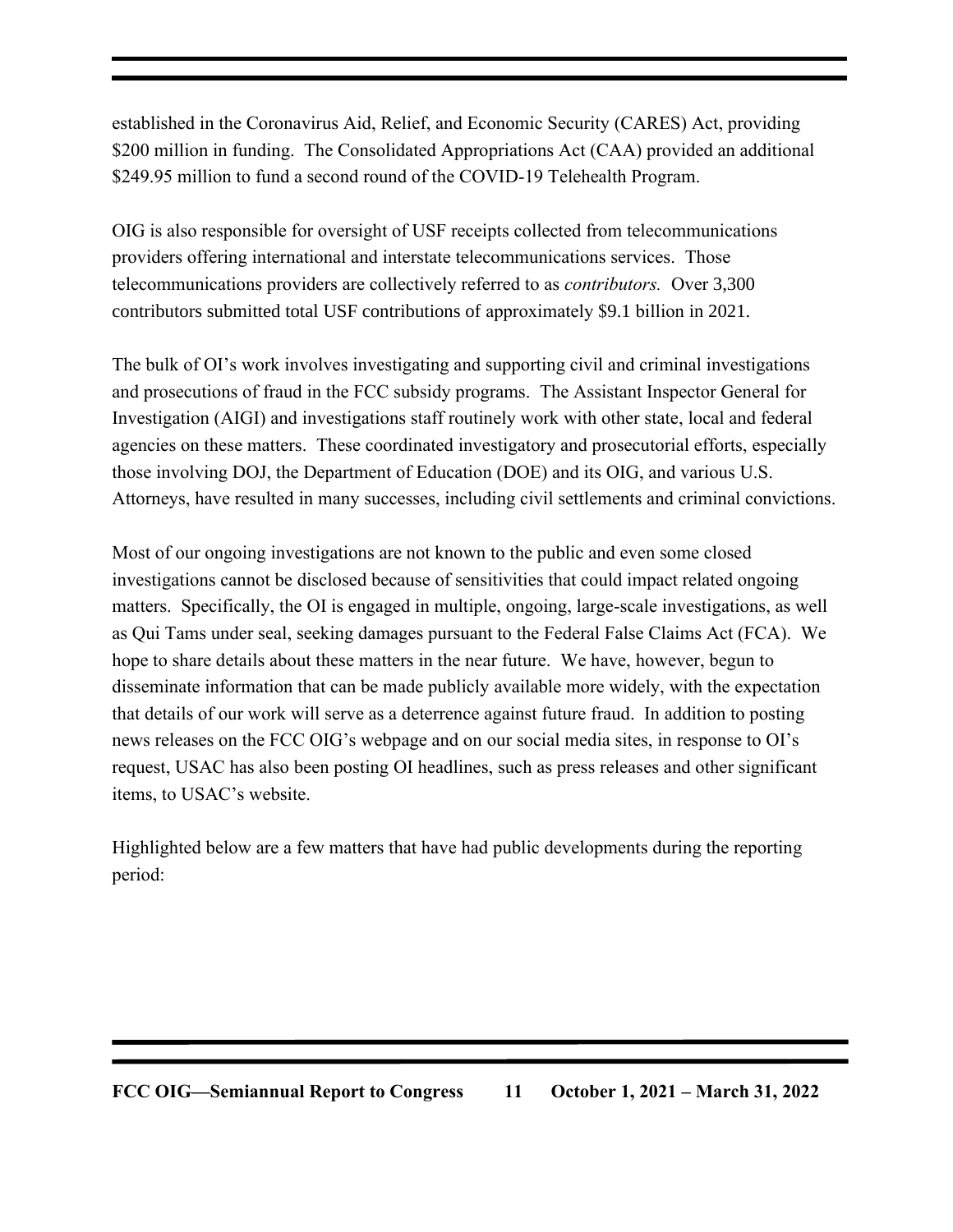#### **Lifeline, Emergency Broadband Benefit Program and Affordable Connectivity Program**

#### *Proactive work*

#### *EBB/Community Eligibility Provision Advisory*

On November 22, 2021, OIG issued an advisory letter to alert EBB program providers, beneficiaries, and the public to improper and fraudulent EBB program enrollments made in connection with the USDA's National School Lunch Program's Community Eligibility Provision (CEP). Specifically, the advisory warned that providers' sales agents were enrolling households in the EBB Program by falsely claiming those households included a dependent child who attended a CEP school.

The CEP allows high-poverty schools and school districts (CEP schools) to provide breakfast and lunch at no charge to all students, regardless of income status. Households do not apply for CEP school lunch benefits, and government agencies do not maintain databases that list all of the households with a dependent child who attends a CEP school. Under EBB program rules, if a dependent child of a household attended a CEP school on the Food Research & Action Center list of CEP Schools, the household qualified for EBB support.

USAC verified household eligibility to participate in the EBB Program using the National Verifier. Households which participate in other qualifying programs like SNAP and Medicaid are registered in centralized databases, and the Verifier confirmed their EBB eligibility by matching consumer information in the SNAP and Medicaid databases. The Verifier could not confirm CEP household participation by querying a CEP database as no such database exists. Instead, prior to OI's advisory, the National Verifier required the applicant (or the assisting sales agent) to identify the CEP school the child attended by selecting from a dropdown list of CEP schools in the database. Applicants and sales agents could select any CEP school or school district on the database list without furnishing evidence that the applicant's child attended the CEP school selected. The National Verifier required the consumer or sales agent to enter information about the dependent child who attended the CEP school.

OI determined sales agents working for EBB providers learned they could bypass program eligibility safeguards merely by indicating an applicant had a child who attended a CEP school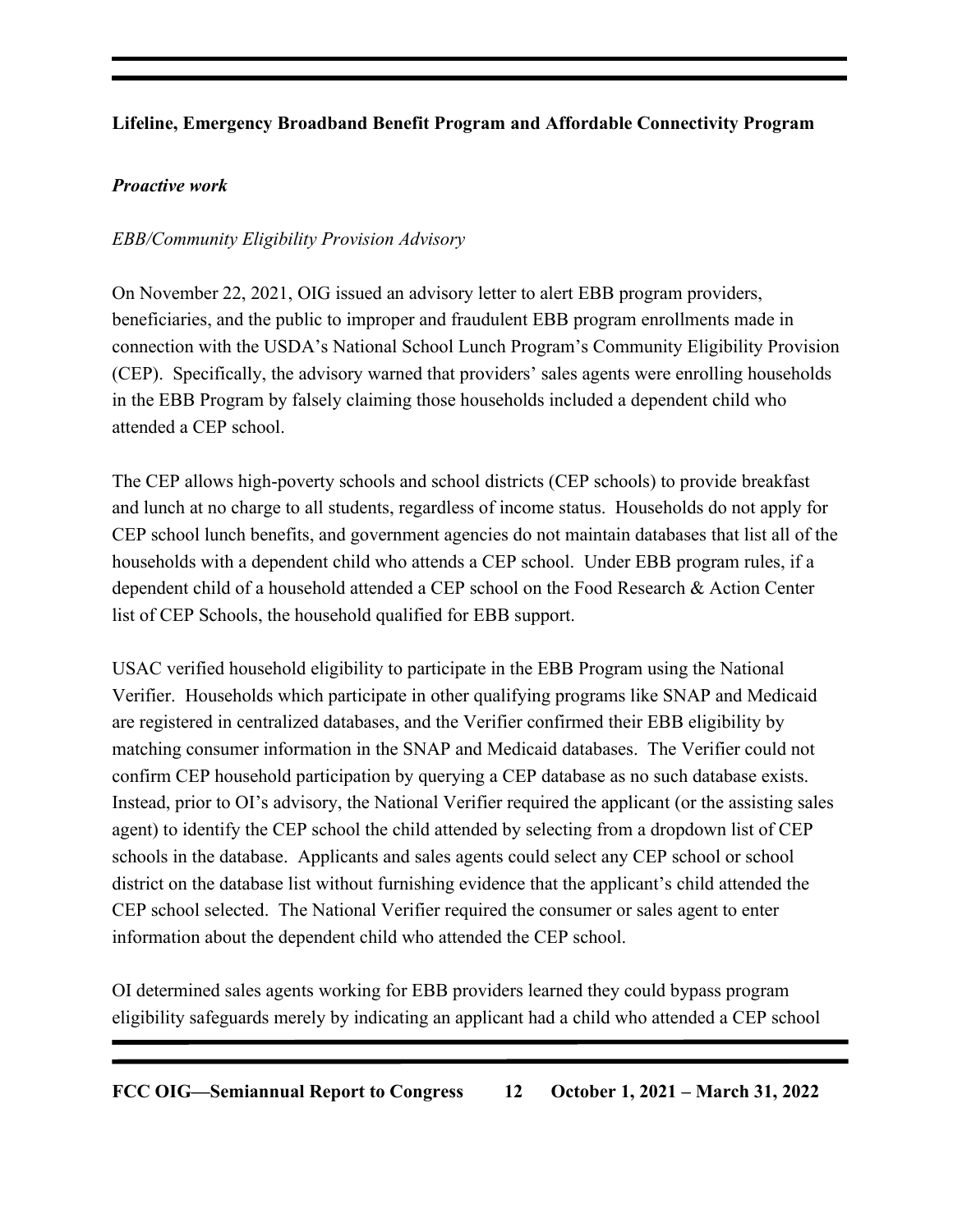and then selecting a CEP school from the National Verifier dropdown list. Many sales agents used the same schools over and over again to complete fraudulent enrollments. As a result, OI's analysis of EBB program data revealed that many more households claimed they had a dependent child at specific CEP schools than the number of students who were actually enrolled in those schools.

The advisory discussed a number of examples where schools were used as the basis to enroll more households in the ACP than the schools had students enrolled. One Florida CEP school was used to enroll more than 1,800 households in the EBB Program even though only 200 students attended the school. Another Florida CEP school with 152 students was used as the basis to enroll more than 1,000 households in the EBB Program. OI found similar patterns in other states including Alaska, Arizona, California, Colorado and New York.

The advisory also revealed other indicia of fraud among the CEP-based EBB enrollments.

- More than 80% of CEP-based enrollments failed to identify the dependent child who attended the CEP school as required by the National Verifier.
- Repetitive use of provider retail addresses as the purported home address for dozens of households. [OI later determined sales agents used various provider retail addresses as the purported home addresses for over 1,800 CEP-based EBB enrollments.]
- Unreasonable distances between the address of EBB households and their purported CEP school. For example, the advisory noted that more than 2,000 EBB households lived more than 50 miles from their designated CEP school.

The providers responsible for these improper enrollments paid sales agents commissions for each successful EBB enrollment. OI determined sales agents were incentivized to engage in this fraudulent conduct to maximize the commissions they earned.

The FCC took a number of steps to remediate the fraud uncovered in OI's advisory. First, the Commission changed the National Verifier application process to require households seeking to qualify for the EBB Program based on CEP participation to provide additional information to the National Verifier about the student who attended a CEP school and to provide official school documentation demonstrating that the household had a child enrolled at the designated CEP school.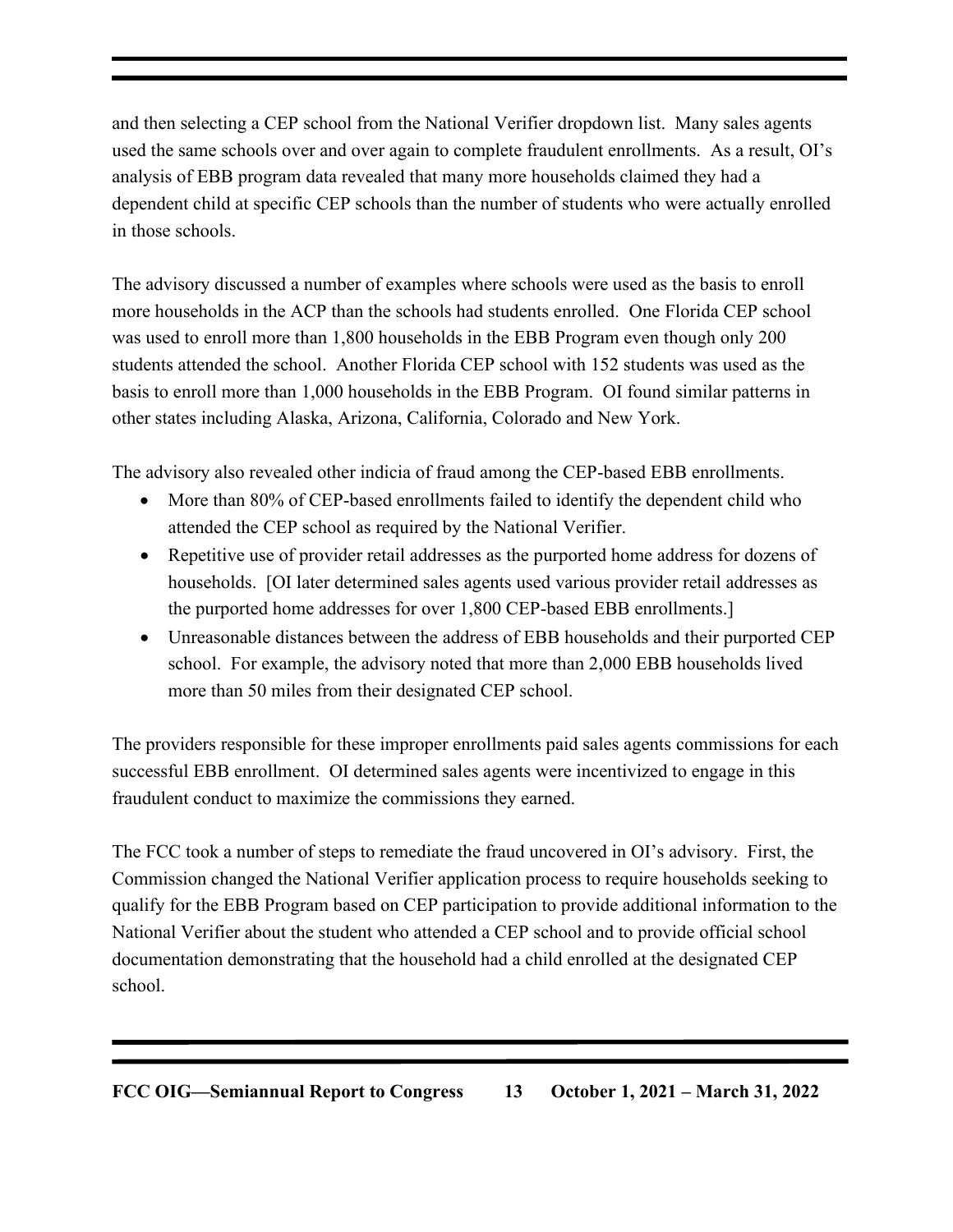Second, the Commission directed USAC to reverify the eligibility of households enrolled in EBB based on the CEP. USAC recently completed the reverification. Of the 185,844 households who enrolled in EBB based on CEP participation, only 9,843 (5.3%) households requalified while 176,002 households were de-enrolled from the program. While a number of factors may influence the outcome of reverification efforts, we are confident our advisory has saved the program millions of dollars each month in wasteful disbursements. The Commission also announced it would take other remedial measures including recouping improperly disbursed funds.

In addition to issuing the advisory, OI recommended that USAC lock out 36 sales agents who participated in the fraudulent conduct. USAC completed the recommended lockouts in December 2021 and locked out an additional 40 sales agents engaged in similar conduct on its own initiative in March 2022. OI and USAC continue to consider evidence for additional sales agent lockouts.

## *OI Recommendations to Mitigate Fraud, Waste and Abuse in the Affordable Connectivity Program*

On November 15, 2021, the President signed the Infrastructure Investment and Jobs Act which modified and extended the EBB Program into a longer-term broadband subsidy program, the ACP. As we reported in our October 1, 2020 – March 31, 2021 SAR, OI previously made a number of recommendations to mitigate fraud, waste and abuse in the EBB Program when the Commission was drafting EBB program rules, many of which were adopted. Thus, after the Commission sought comment on the implementation of the ACP, OI provided to the FCC a set of detailed recommendations on ways to reduce fraud, waste and abuse in the new program. OI made recommendations regarding provider participation, provider responsibility, sales agents, household eligibility, enrollment, recertification and de-enrollment, usage, provider certifications and reimbursement, consumer protection, document retention, and enforcement. The Commission adopted many of our recommendations.

• Prohibiting Providers from Paying Commission-Based Compensation to Sales Agents: OI investigations have repeatedly demonstrated that sales agent enrollment of subscribers is the biggest entry point of fraud in the Lifeline Program and programs based on Lifeline. While the Commission declined to adopt our recommendation for prohibiting commissions paid to sales agents involved in EBB enrollments when it issued the EBB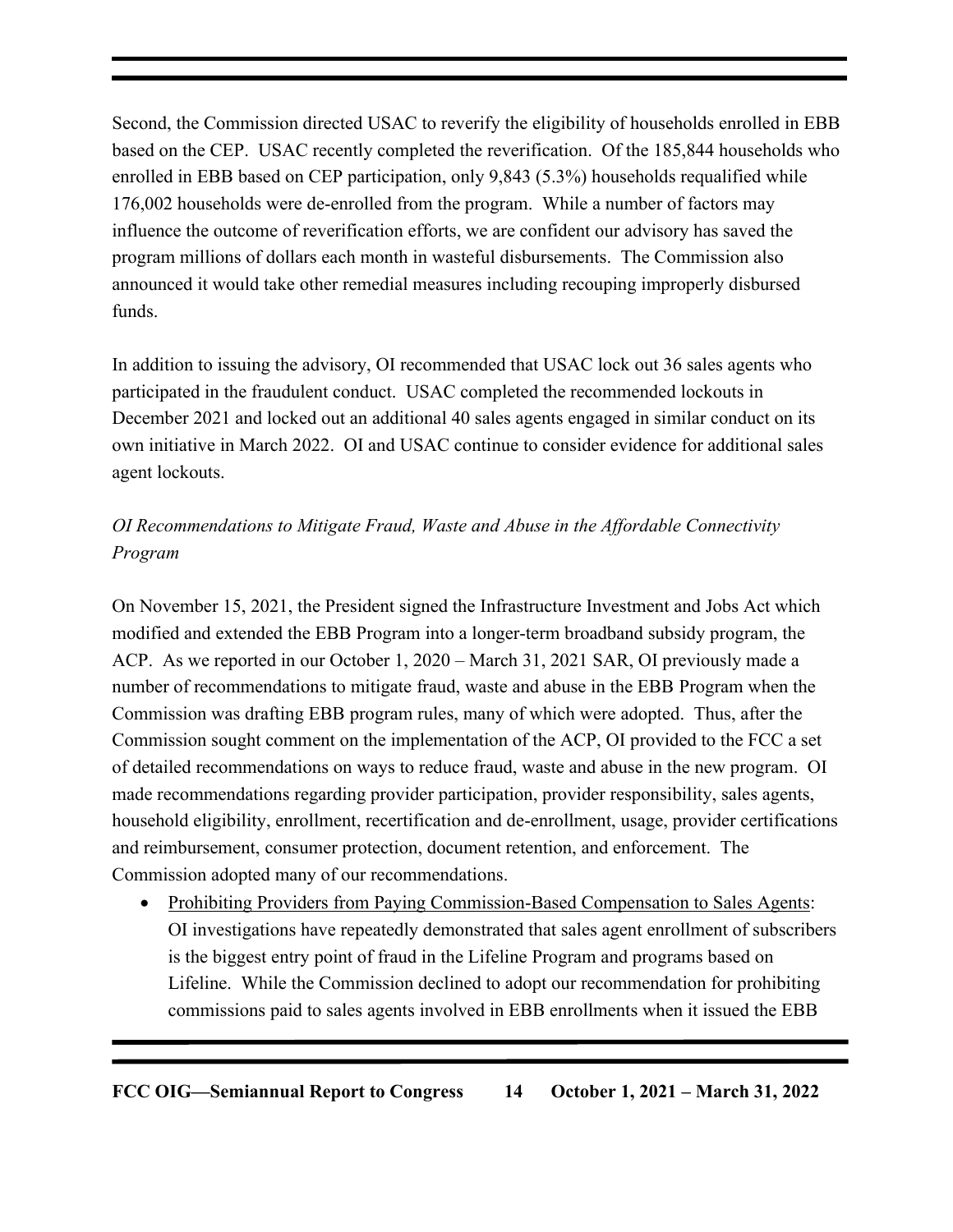program rules, OI presented additional evidence of improper sales agent conduct, including OI's CEP advisory, to convince the Commission to prohibit the payment of commissions to sales agents by providers under ACP rules. Nevertheless, OI is aware of attempts by providers and other provider-linked entities to convince the Commission to limit the scope of the prohibition in ways that may harm program integrity. OI will remain watchful of developments related to the compensation of sales agents who market ACP service.

- Intra-Provider Duplicates: The Commission adopted our recommendation to require ACP providers to check their internal records for duplicates before enrolling a household in the ACP. Not only does the Lifeline Program already require providers to complete this step prior to enrollment, OI shared the results of our preliminary analysis which showed more than 13,000 duplicate accounts were enrolled in the EBB Program by early December. The duplicates OI found consisted solely of individual consumers who had two or more concurrent services, including one consumer who had 10 active EBB accounts. Moreover, OI observed that many of the duplicate accounts were enrolled by a single provider. Providers are best equipped to check their own records before providing a consumer with ACP service. [OI also shared our analysis with USAC, which led to improvements in the duplicate-detection capabilities of NLAD.]
- Provider Certifications: OI recommended a number of certifications accompany various filings made by providers including reimbursement requests. In addition, the Commission included a number of recommendations related to provider responsibility and liability in the annual certification providers are required to execute.
- Various Document & Record Retention Requirements: The Commission adopted many of OI's recommendations related to document and record retention requirements to facilitate OIG investigations and audits.

Despite adopting many important OI recommendations, the Commission declined to implement other recommendations we continue to believe are important for program integrity:

• Last Four Digits of Consumer's Social Security Number (L4SSN): OI recommended the Commission require consumers provide their L4SSN as is already required for Lifeline enrollments. The National Verifier and NLAD use the L4SSN to complete the Third-Party Identity Verification (TPIV) check during enrollment. The TPIV check serves four interrelated goals: 1) preventing the enrollment of non-existent, fictitious, and fabricated identities; 2) preventing the enrollment of deceased people; 3) confirming that the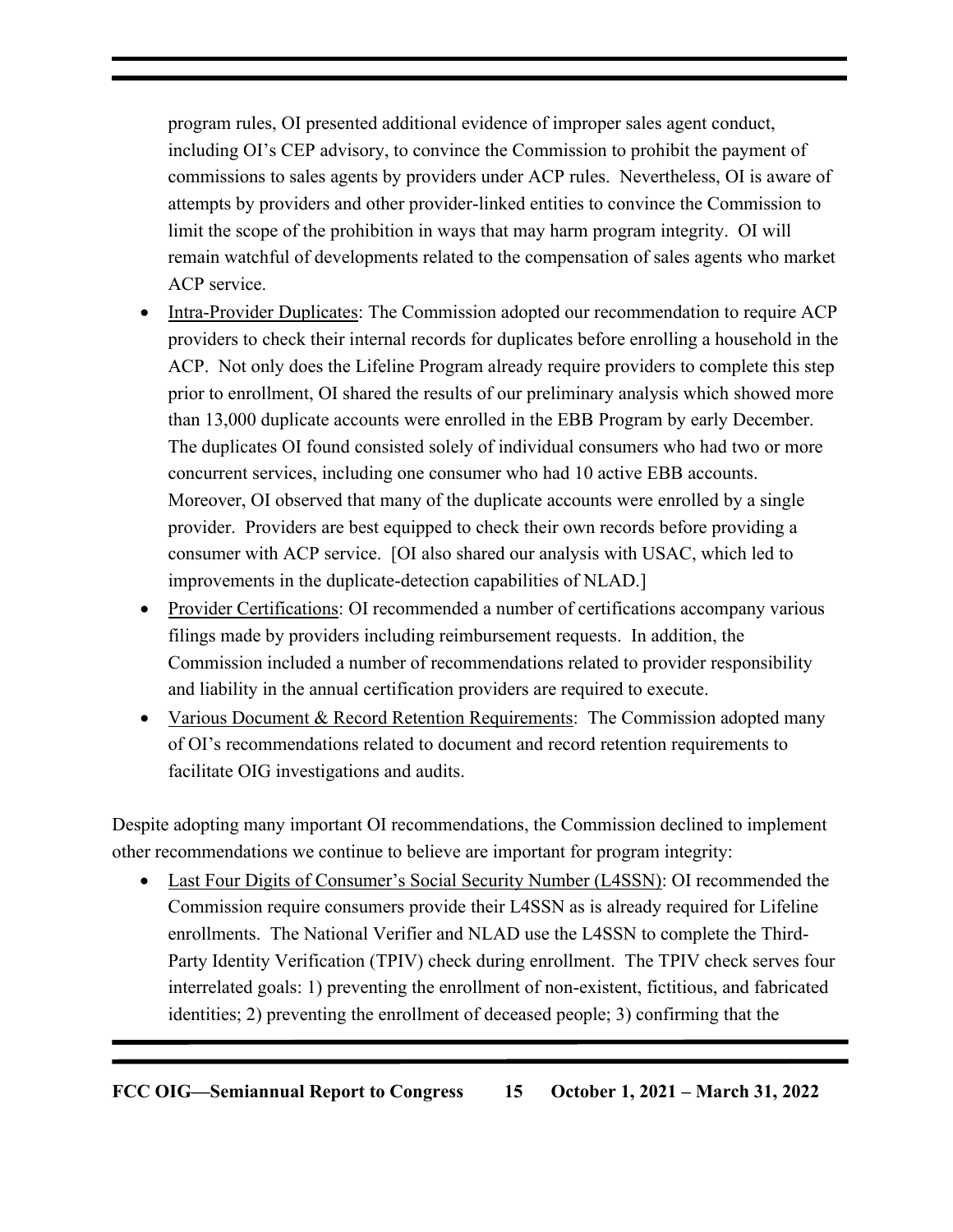essential PII (name, DOB, and L4SSN)—as submitted by the provider (or the customer)—are reasonably accurate and rejects those that are inaccurate; and (4) helping USAC systems identify and block duplicative enrollments. The Commission's failure to adopt this recommendation makes those processes less robust.

- Enrollment/Transfer Verification Recommendation: To address the numerous complaints that have been filed with the Commission and USAC concerning nonconsensual EBB service transfers and enrollments, leading to fraud and waste, OI recommended that the Commission require households to independently verify their new enrollment and transfer requests through an affirmative response to a text or email. OI investigations show that too many consumers were enrolled in Lifeline and EBB without their knowledge or consent and too many consumers who were enrolled never receive the service. Moreover, the consumer email and phone contact information furnished by providers during the enrollment process is frequently invalid calling into question the sufficiency of the enrollment processes. Requiring consumers to confirm enrollment in these programs using the contact information furnished during the application process would remediate many of these concerns.
- Usage Records: After repeated failures of providers to adequately measure usage and deenroll customers for non-usage in the Lifeline Program, OI recommended that the Commission require providers to report customer data usage when seeking monthly reimbursement for ACP service. The Commission has a usage requirement to prevent large-scale program waste—to ensure federal funds are not paid out for a service the consumer is not using. Providers already must analyze consumer usage to comply with the ACP usage requirements. The burden of sharing the results of their analysis would be minimal compared to the many benefits of having that data available for policymakers and law enforcement. Our investigative experience in the months since we first made this recommendation only deepens our concern that some providers are seeking reimbursement for services that are not being used by consumers.

In addition to the recommendations we shared with the Commission in early December 2021, we also alerted the Commission to anomalies we detected in EBB enrollment data related to the Representative Accountability Database (RAD) and recommended the Commission enhance its RAD requirements. Specifically, we determined that a number of providers, including large providers, 1) failed to register their agents in RAD; and 2) failed to furnish information regarding sales agent involvement in National Verifier and NLAD transactions.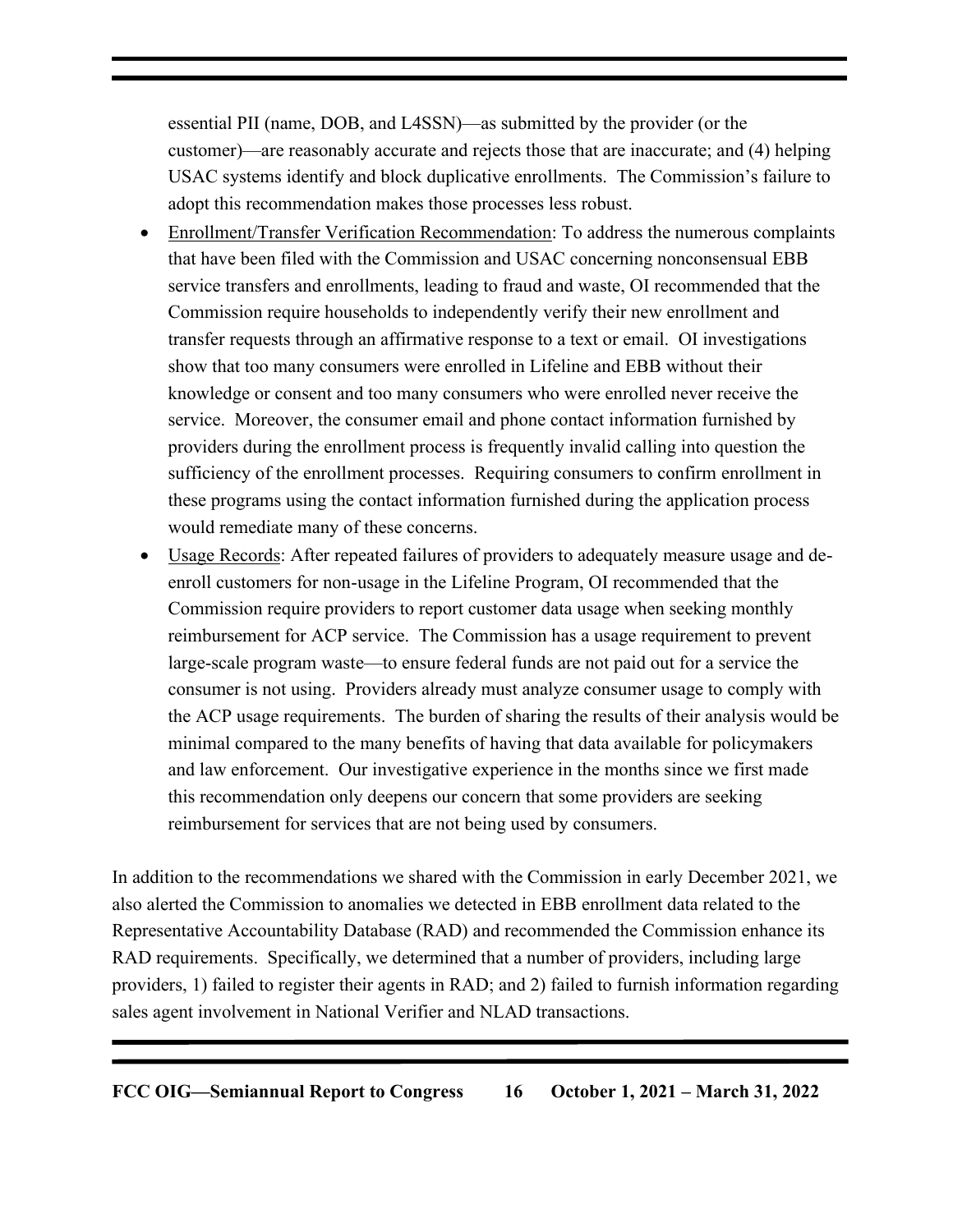As we pointed out in our recommendations at the time, the RAD, like other databases, is only as useful as the information collected and recorded. Unless providers register all of their agents and furnish complete information regarding agent involvement in enrollment transactions, the Commission cannot fully leverage the potential of the RAD to reduce fraud, waste, and abuse in the program.

## *Collaboration With State Law Enforcement Uncovers 3,600 Fraudulent Lifeline and EBB Accounts*

As result of information exchanged between OI and state law enforcement personnel between September and December 2021, OI identified over 3,000 Lifeline accounts and over 600 EBB accounts that were enrolled using fraudulent state benefits to qualify for Lifeline and EBB benefits.

In March 2022, OI sent a memo to FCC Office of Managing Director and FCC Wireline Competition Bureau (WCB) recommending they either de-enroll or re-verify the 3,600 accounts we identified as having been enrolled based upon fraudulently created state public benefits accounts. We also recommended the agents responsible for creating the 3,600 enrollments be locked out from further activity in these programs. Finally, we recommended the Commission consider enhancing the process by which agents register with the RAD to make it more difficult for agents to register using stolen identity information.

#### *ACP Deceptive Enrollment Practices Advisory*

OIG issued an advisory on March 11, 2022, to alert ACP providers, beneficiaries, and the public about deceptive and improper enrollment practices used by several providers in their online enrollment processes for Lifeline and ACP services. OI observed that during the online application process, in contravention of the FCC's rules, consumers seeking only Lifeline service could be misled into enrolling in ACP service. Specifically, the providers' application process forced consumers who apply for Lifeline service to agree either to apply for new unwanted ACP service or to transfer their existing ACP service as a condition of successfully completing their Lifeline application.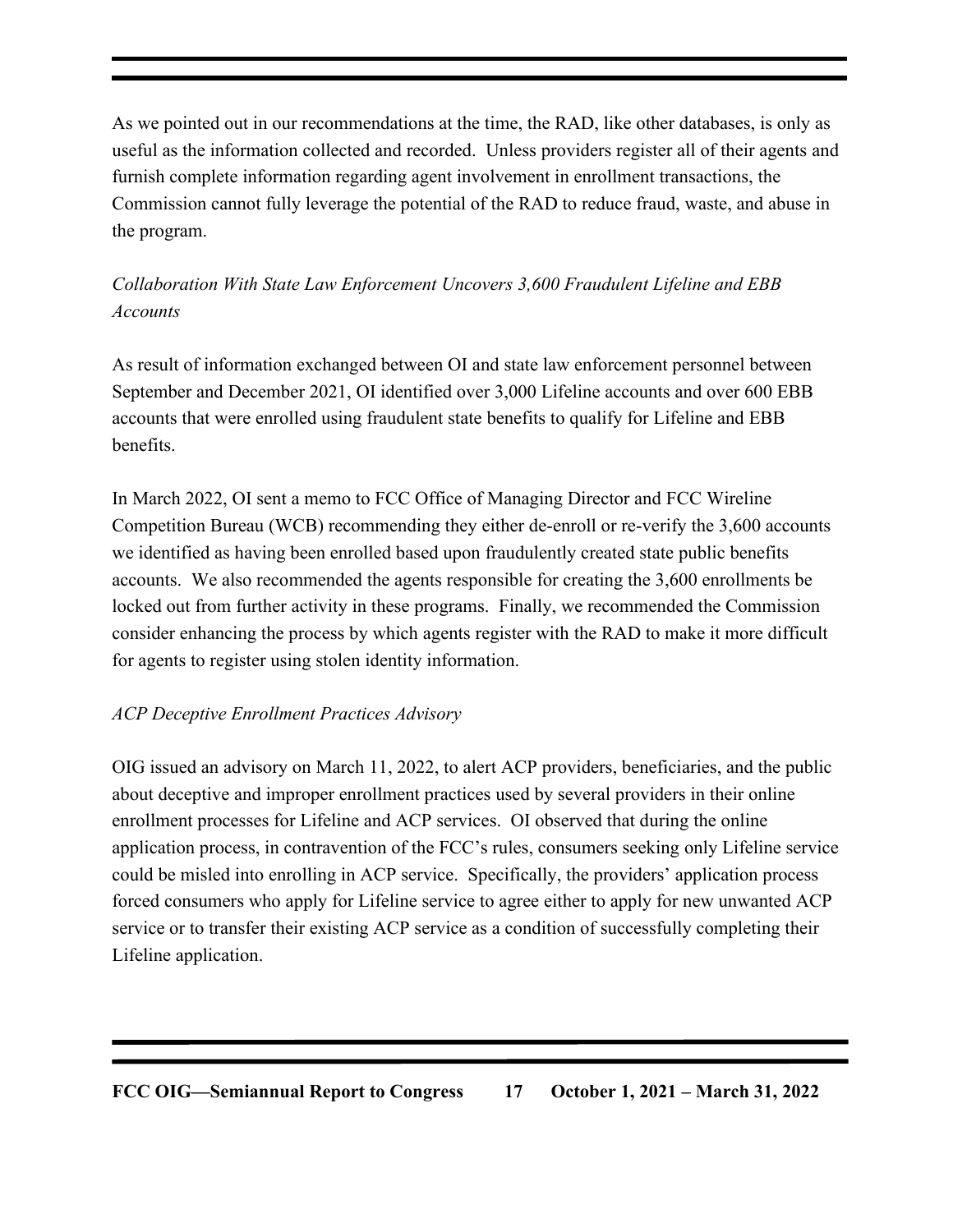Lifeline provides monthly support to carriers of up to \$9.25 per eligible subscriber while a claim for an ACP subscriber is, separately, up to an additional \$30 per month; even more money is at issue in Tribal or a high cost area. In at least one instance, the provider required the consumer to transfer their current ACP service even after the consumer indicated they only sought Lifeline service from that provider. The application even pre-populated the subscriber's initials to continue with an enrollment which included ACP service. In addition to issuing the advisory, OI referred specific information regarding several providers to the FCC Enforcement Bureau for investigation.

In response to OI's findings, WCB announced supplemental program integrity measures, including requiring USAC to conduct program integrity reviews of the enrollment and onboarding practices of ACP providers.

#### *USAC Modifies its Website Following OI Recommendation*

At OI's recommendation, USAC modified its Lifeline website which had directed Lifeline subscribers to file reports with the FCC's Lifeline Fraud Tip Line when reporting matters such as identity theft, duplicate accounts or unqualified subscribers who were receiving Lifeline service. These directions contributed to the volume of reports the Tip Line received, including complaints about a Lifeline company's poor performance, which were more appropriately addressed to the FCC's Consumer Complaint Center rather than the Fraud Tip Line. The website now directs Lifeline subscribers and the general public to file such reports with USAC directly or the FCC's Consumer Complaint Center.

The Fraud Tip Line, as administered by the FCC's Enforcement Bureau, is designed to receive reports of fraudulent activity by companies and agents, rather than to capture reports about a Lifeline subscriber having more than one account, fraudulent enrollments by unqualified individuals, or to provide assistance with consumer complaints or identity theft resulting in fraudulent enrollments. As a practical matter, the public was disserved when it was directed to file these reports on the Fraud Tip Line because they were not addressed by the Enforcement Bureau. Moreover, USAC was unknowingly disbursing Lifeline funds to some Lifeline providers for duplicate accounts and for individuals who were not qualified to receive Lifeline service.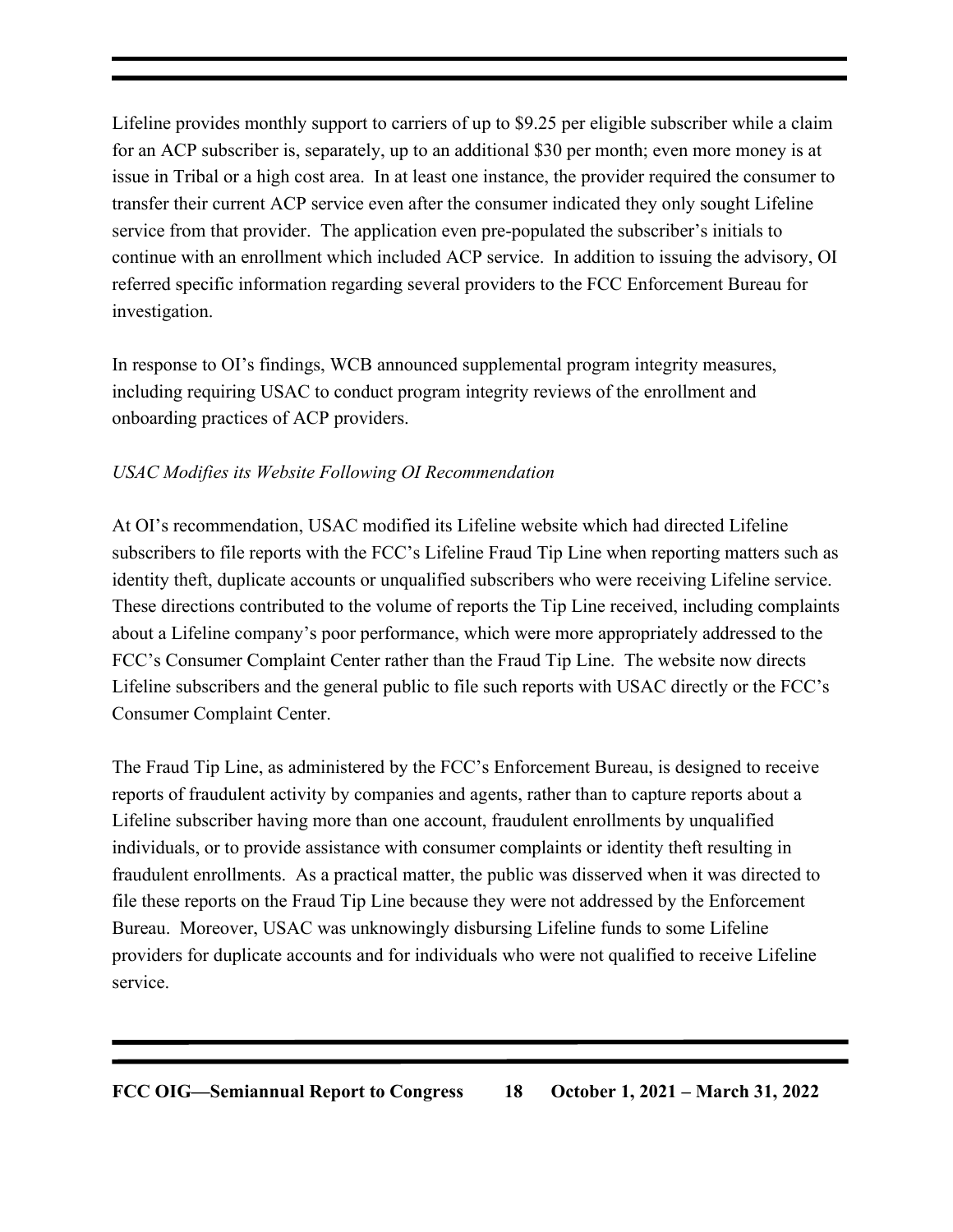USAC, rather than the Commission, can now efficiently resolve these matters because it can investigate reports about subscriber eligibility, duplicate accounts and stolen identities directly using NLAD and the National Verifier. And, subscribers will now be directed to file an informal complaint with the FCC's Consumer Complaint Center to resolve complaints about their Lifeline provider's performance.

#### *Ongoing Investigations*

#### *TracFone Wireless, Inc. Settles a False Claim with the Department of Justice and the FCC*

On March 29, 2022, the U.S. District Court for the Middle District of Florida approved a civil settlement between DOJ, the FCC and TracFone Wireless, Inc. (TracFone), a telecommunications carrier based in Miami, Florida. In addition to the funds TracFone already returned to USAC, TracFone agreed to pay \$2.5 million as part of a civil settlement to resolve allegations it violated the FCA by enrolling more than 175,000 ineligible subscribers in the Lifeline Program. A detailed investigation by our office and the Justice Department revealed that between 2012 and 2015 TracFone did not have adequate internal controls and other Lifeline compliance measures in place, including adequate personnel to monitor the enrollment process.

All of the subscribers improperly claimed were located in Florida and the majority of these subscribers who were enrolled were ineligible veterans or Medicare beneficiaries. TracFone hired marketing companies, including Elite Promotional Marketing, Inc. (Elite), to conduct inperson "street team" marketing. Elite and other marketing companies then retained individuals, typically through commission-based payments, to act as independent sales agents. Sales agents working on the TracFone marketing campaign in Florida, particularly at Elite, learned that TracFone's computer software contained a glitch that allowed any person to enroll in Lifeline if certain steps were followed and targeted these and other individuals who otherwise would not qualify. The Florida agents exploited this loophole to increase their consumer enrollments and commission payments and focused on specific populations, such as veterans.

The government also alleged that, in addition to the glitch itself, TracFone failed to adequately review the applications and did not properly investigate reports of ineligible subscribers who were successfully enrolled in the program via this loophole. TracFone OA learned of the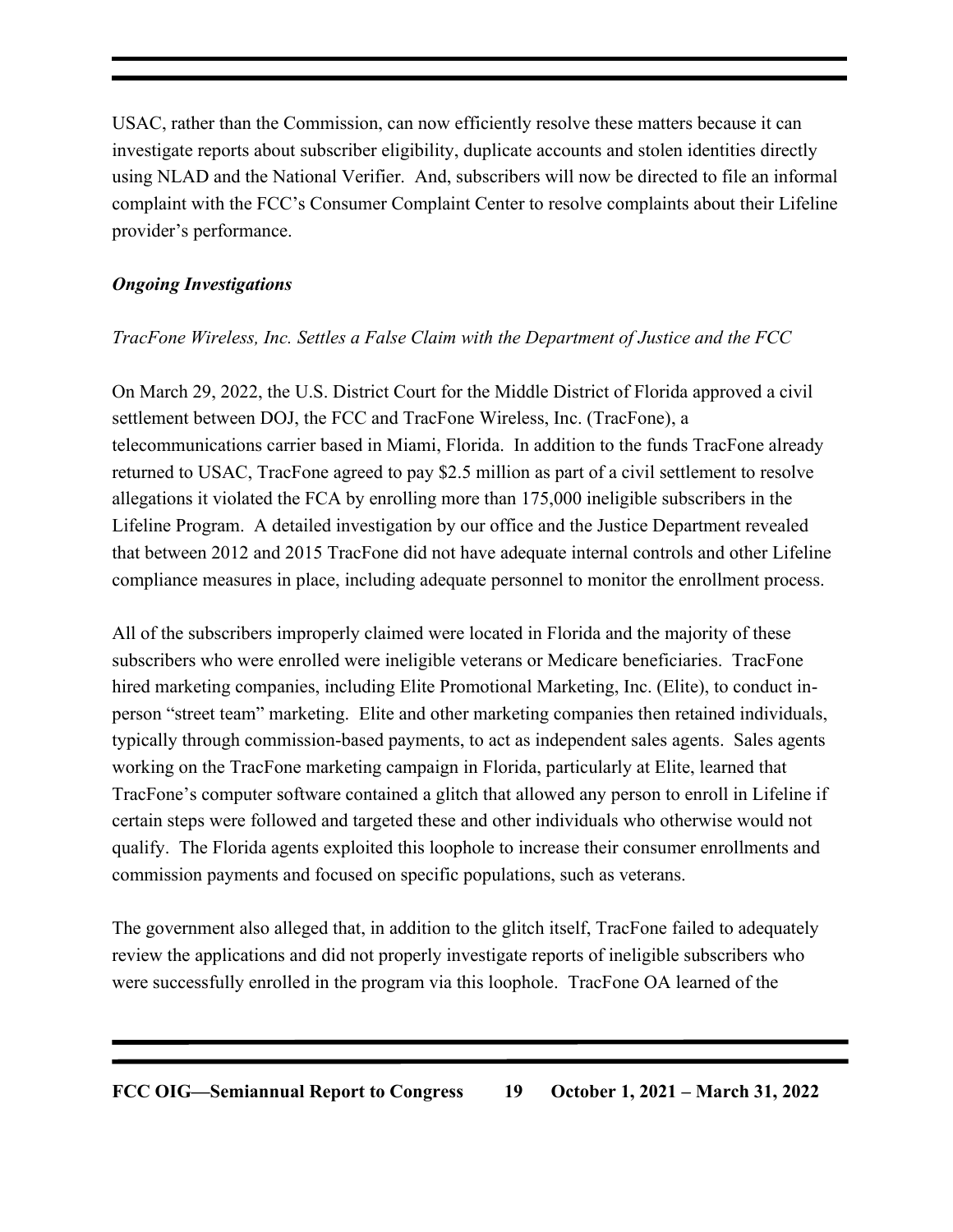software glitch through issues raised by Public Service Commission of Florida, in August 2015. TracFone then repaid more than \$10.9 million to the Lifeline Program.

Contemporaneous with the civil settlement, TracFone agreed to enter into a corporate compliance plan with the FCC. The compliance agreement requires TracFone to designate a compliance officer, establish a compliance oversight team comprised of senior executives, train TracFone employees and its marketing agents on both the Lifeline Program and the ACP, require background checks for TracFone employees and marketing agents, and maintain comprehensive monitoring and reporting requirements. Violation of the compliance agreement will subject TracFone to significant remedies.

The settlement with TracFone resolves a lawsuit filed under the whistleblower provisions of the FCA, which permits private parties to file suit on behalf of the United States for false claims and share in a portion of the government's recovery. The civil lawsuit was filed in September 2015 by a former Lifeline sales representative at Elite who alleged that he and other agents in Florida were trained by Elite to enroll veterans by choosing non-applicable qualifying Lifeline programs. Elite previously settled with the United States for \$95,000 based on ability to pay.

OI staff began reviewing data in the \$3.1 billion program to identify potential fraud and has begun work developing potential cases in this area. OI anticipates issuing advisory letters and opening new cases in the next reporting period based on its findings.

While the EBB Program will transition to the ACP at the close of this reporting period, OI anticipates continuing investigative work into EBB Program fraud.

#### **E-Rate and Emergency Connectivity Fund Programs**

#### *Proactive Work*

#### *Creation of an Online Competitive Bid Repository within EPC*

The Commission released its Notice of Proposed Rulemaking which would seek comments on establishing a competitive bid repository. OI will continue to monitor the filings in this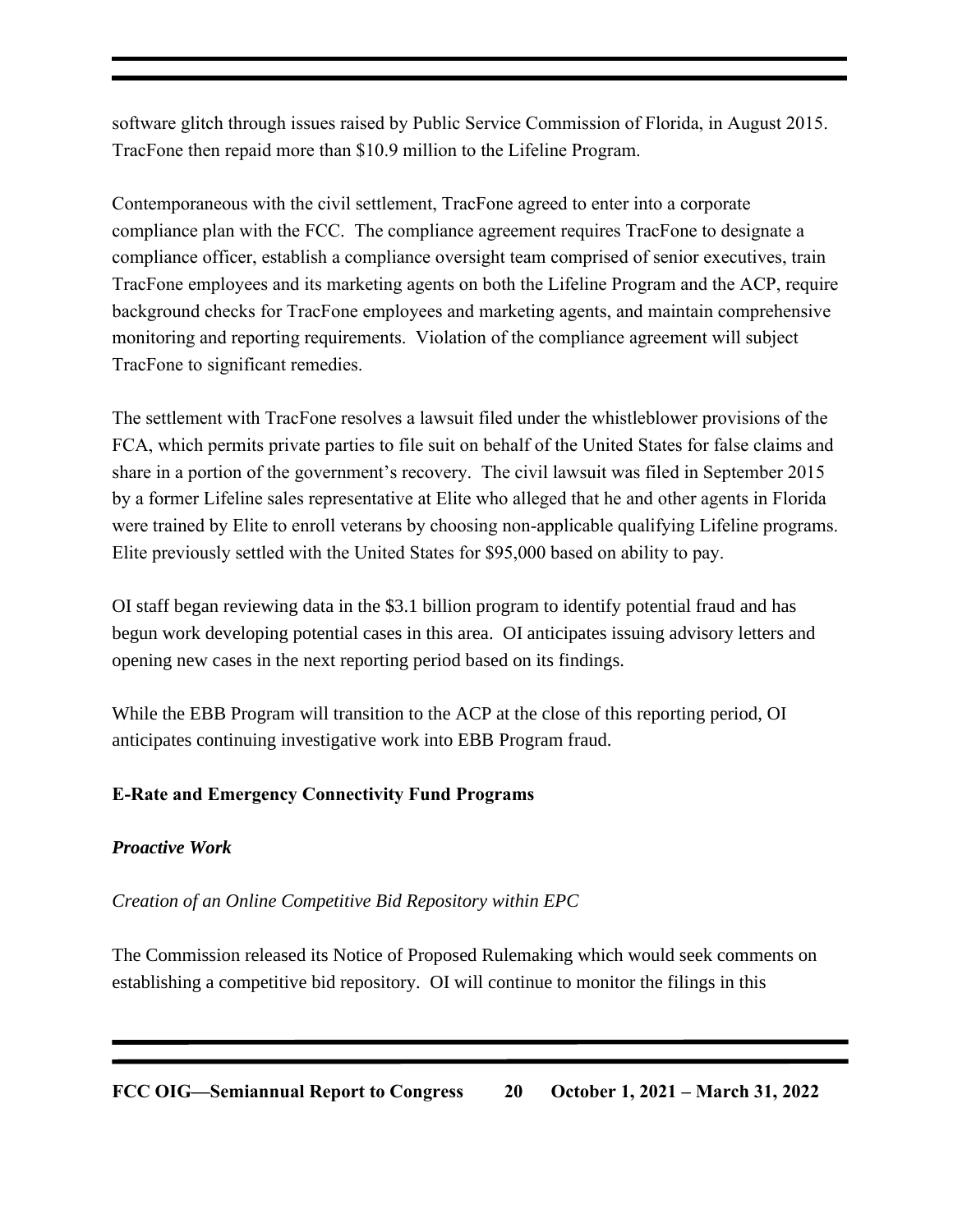proceeding as well as FCC and USAC efforts to create a competitive bidding portal for the E-rate program and offer suggestions where appropriate.

#### *Outreach to State Departments of Education*

In order to facilitate cooperation between the FCC OIG and state DOEs, we sent a letter to each state's DOE requesting they reach out to us and report instances of fraud, waste, abuse or other suspicious activity occurring in their state related to the E-rate and ECF programs. The FCC OIG views state DOEs as important partners in detecting serious problems and misconduct related to these programs as we recognize they are closer to the institutions receiving federal support and the frontlines of fielding complaints than we are in Washington D.C. We identified certain information our office would find valuable, including:

- ➢ Patterns of E-rate or ECF Program complaints which suggest misconduct, fraud or a violation of FCC rules.
- ➢ State DOE investigations of schools and libraries receiving federal E-rate or ECF support where the investigations involve telecommunications equipment or services, even if tangentially.
- $\triangleright$  State investigations of individual employees of a school or library that receives subsidies even if the allegations do not directly implicate telecommunications.
- ➢ Information shared with state regulators about the E-rate or ECF Programs in your state.
- ➢ Whistleblower allegations relating to fraud, waste or abuse of the E-rate or ECF Program by service providers, schools, libraries or program consultants.
- ➢ Other violations of federal laws or regulations that may also involve the E-rate or ECF Program.

#### *Suspension and Debarment Recommendation*

As noted in previous SARs, OI has been tracking Commission efforts to expand the Commission's suspension and debarment criteria to cover additional circumstances not yet addressed. Currently, suspension and debarment actions at the Commission are extremely limited and only occur in instances where a criminal conviction or civil judgment arising out of activities associated with or related to the USF has occurred. The limited nature of this criteria hamstrings both OI and the Commission's efforts to protect the USF from non-responsible persons and entities.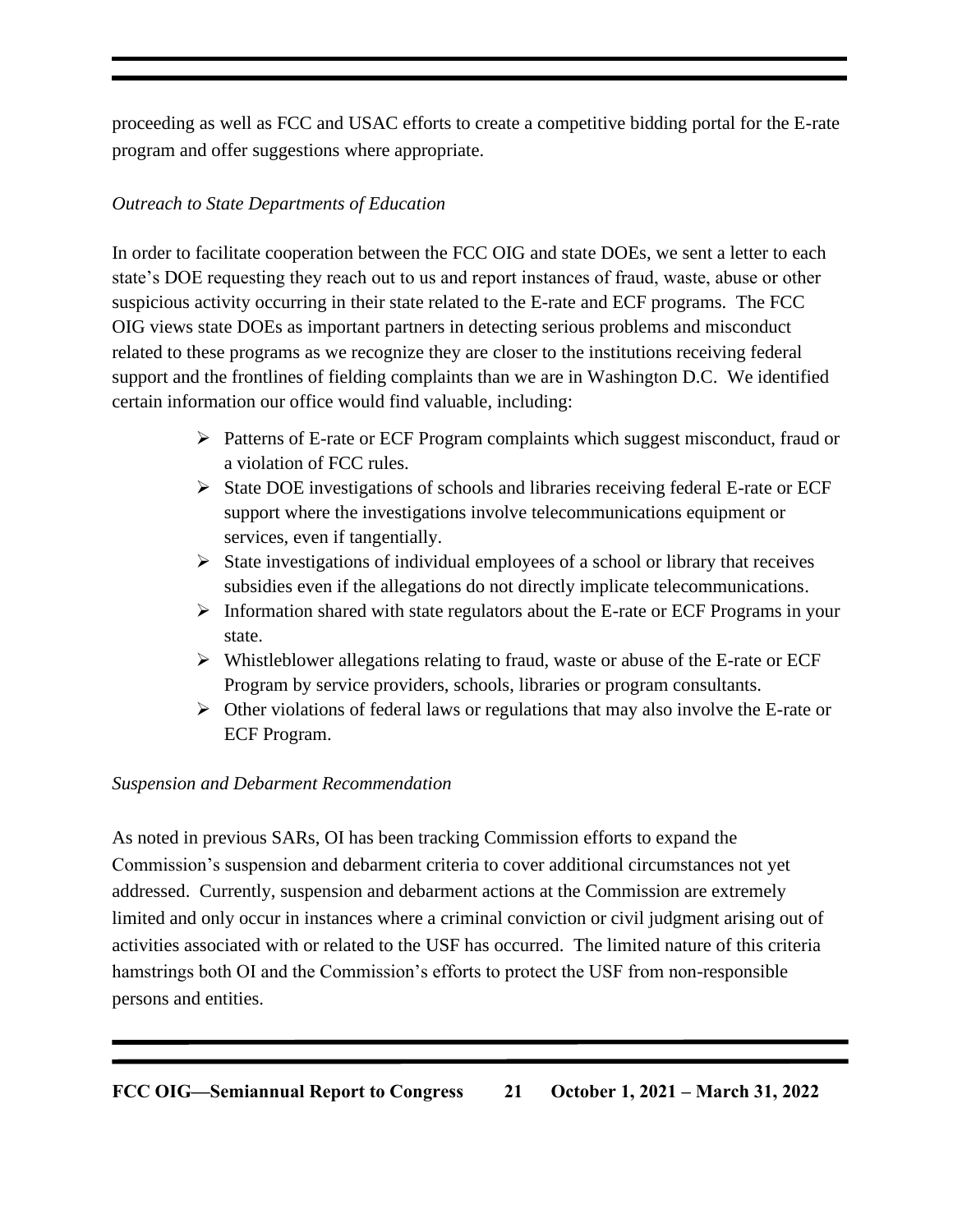The Commission issued a "Modernizing Suspension and Debarment Rules" Notice of Proposed Rulemaking in November 2019 and the Notice was published in the Federal Register on January 14, 2020. The Commission collected comments and reply comments on its proposed Suspension and Debarment rules through March 16, 2020. As requested by the Commission, in September 2020, OI provided additional information to the Commission following the close of the comment period. OI recently became aware of progress on the Suspension and Debarment rulemaking and expects the Commission to issue rules and regulations in the next reporting period.

As noted in the last reporting periods, on April 30, 2019, OI become aware of Commission activity granting multiple appeals filed by two schools in the E-rate Program, seeking additional time to respond to USAC requests for information. Individuals associated with these two schools have either been found guilty of federal program fraud or work for an E-rate consultant who is currently under indictment for E-rate Program fraud. If a robust suspension and debarment program existed at the Commission, it may have prevented these schools from receiving funding from the Program.

Additionally, with new programs at FCC, including for example, the EBB Program, the ACP and the ECF, the Commission is unable to take swift and effective steps to protect itself from actors who would seek to take advantage of new funding sources. It is imperative that the Commission join much of the rest of the government and adopt robust and effective suspension and debarment rules.

#### *Notification Process for Cancelled FCC Forms 470*

As noted in the last reporting period, OI became aware that USAC does not employ a mechanism to notify service providers when an applicant seeks to or has cancelled its FCC Form 470. OI informed the FCC WCB of this recommendation on April 1, 2019 and was informed in December 2019 that FCC staff have started the process of looking into the feasibility of adding a status filed for the FCC Form 470 when it has been cancelled. OI is unaware of Commission progress on this recommendation.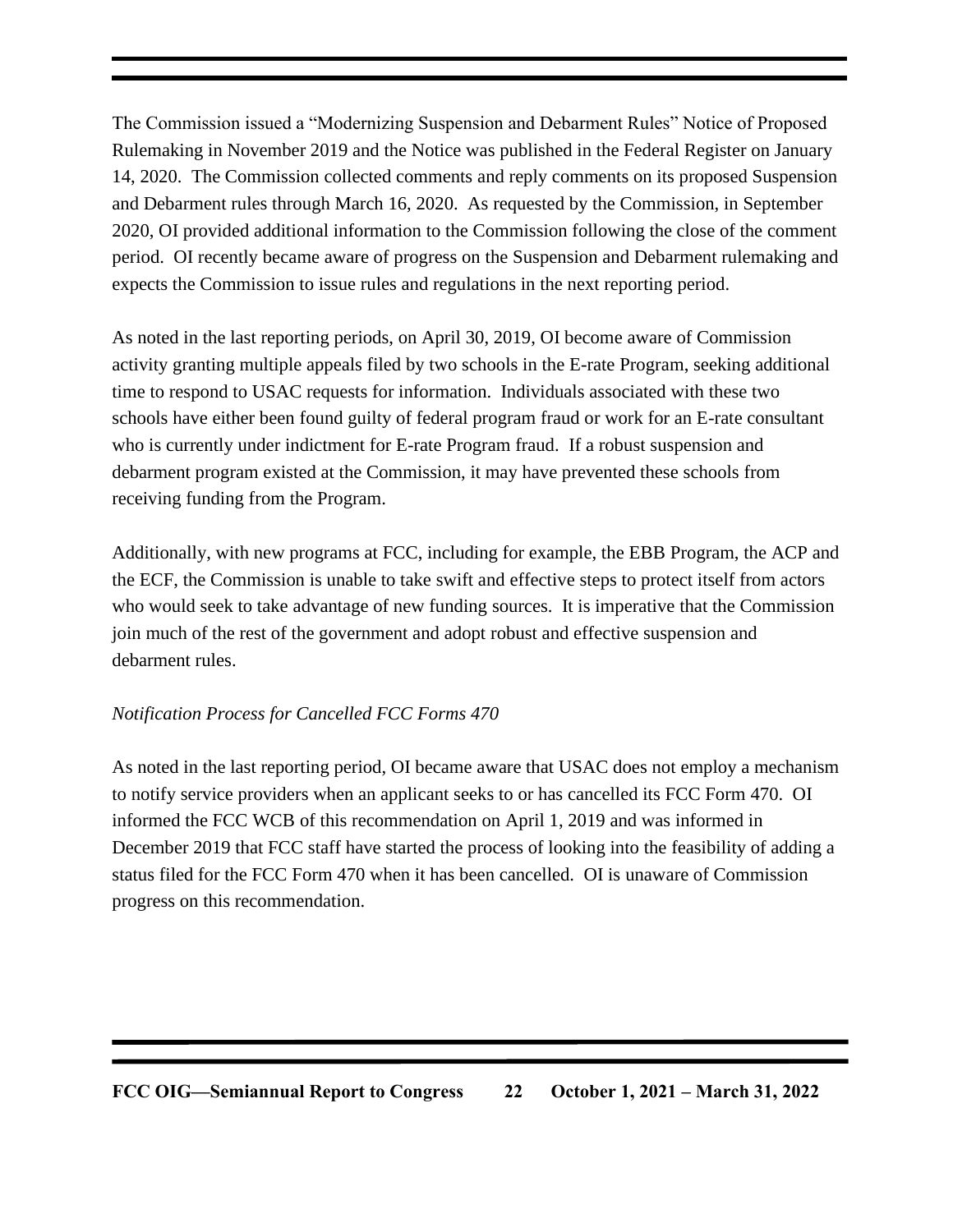#### *Ongoing Investigations*

OI's E-Rate Investigations team continues its work on ongoing investigations of E-rate and ECF service providers, recipients and consultants. OI has continued to open new investigations and has been assisting the Justice Department and United States Attorney's Offices around the country to pursue civil and criminal fraud cases in these programs.

#### *New York Based Service Providers, Consultants and School Officials*

The sentencings of Peretz Klein, Susan Klein, Ben Klein, Sholem Steinberg, Simon Goldbrener, Mosche Schwartz, and Aron Melber originally scheduled for May and June 2020 were adjourned when the federal Courthouse closed. A new date has not yet been scheduled.

#### *Former Kentucky Based Vendors*

On February 9, 2022, Charles A. "Chuck" Jones of Murray, Kentucky pled guilty to one count of conspiracy to commit wire fraud pursuant to a plea agreement. Jones's trial had been scheduled to commence on February 7, 2022 in Memphis, Tennessee on wire fraud and conspiracy charges. Jones pled guilty to a decade-long scheme and conspiracy to defraud the E-rate Program. Jones paid kickbacks to a Tennessee-based E-rate consultant, which corrupted the required fair and open competitive bidding process. Additionally, in furtherance of the conspiracy, Jones and his co-conspirators made false statements and submitted false documents to the E-rate Program to make it appear that all rules and requirements had been met, for example, submitting false documentation to make it appear the required co-payments had been invoiced to schools in Missouri and Tennessee. Jones's conspiracy caused a loss to the program of approximately \$6.9 million. Jones's sentencing is scheduled for June 1, 2022 and the charge to which he pled carries a maximum possible term of imprisonment of 20 years. The sentencing of one of Jones's coconspirators, Mark J. Whitaker also of Murray, Kentucky, is rescheduled to a later date. Whitaker pled guilty in federal court in Memphis, TN in February 2020 to concealing the decade-long E-rate Program wire fraud scheme (18 U.S.C. § 4) and admitted to actively concealing a scheme by his co-conspirator, Jones, to defraud the E-rate Program.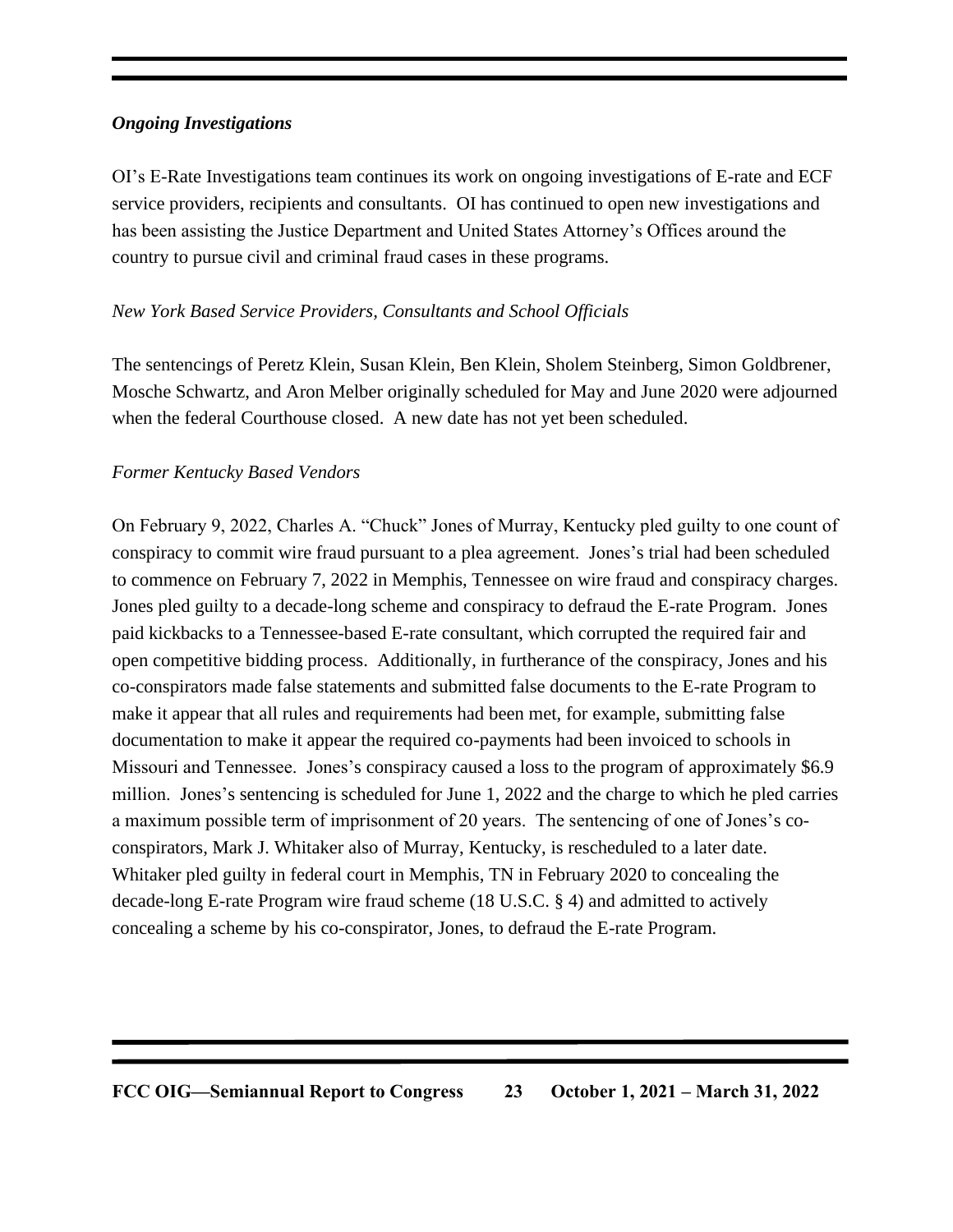#### *Referrals to Enforcement Bureau and USAC*

OI continues to track the progress made by the Enforcement Bureau and USAC concerning the various referrals OI provided for possible enforcement action. The majority of matters referred to the Enforcement Bureau and USAC are still pending. OI anticipated sending additional referrals during the current reporting period, but difficulties accessing USAC's data and limited data analytics staffing at FCC OIG prevented the creation of additional referrals.

#### *Emergency Connectivity Fund*

OI has finally obtained the necessary ECF data after multiple months of working with WCB and USAC. Using this data, OI identified a suspicious vendor associated with millions in ECF requests and commitments. In addition to opening an investigation, OI notified USAC of the multiple red flags associated with the suspicious vendor. During the current reporting period, OI plans to utilize a newly hired contractor to analyze ECF data to identify potential fraud, waste, and abuse. OI intends to devote significant resources to ensure the funds are utilized appropriately by the intended beneficiaries. OI expects it will commence conducting in-person inspections of ECF recipients in the next reporting period as the COVID-19 pandemic is beginning to subside and travel for OI staff is now again feasible.

OI has been tracking additional legislation which would add \$4 billion to this Program (in addition to the \$7 billion already authorized). Given the near doubling of overall funds OI is responsible for overseeing, additional staffing including both attorneys and law enforcement officers would be useful to assist us in furthering our mission.

#### **Rural Health Care Program**

OI has continued to see an increase in the number of referrals for potential RHC fraud from the RHC program administrator.

#### **COVID-19 Telehealth Program**

OI continues to monitor this program.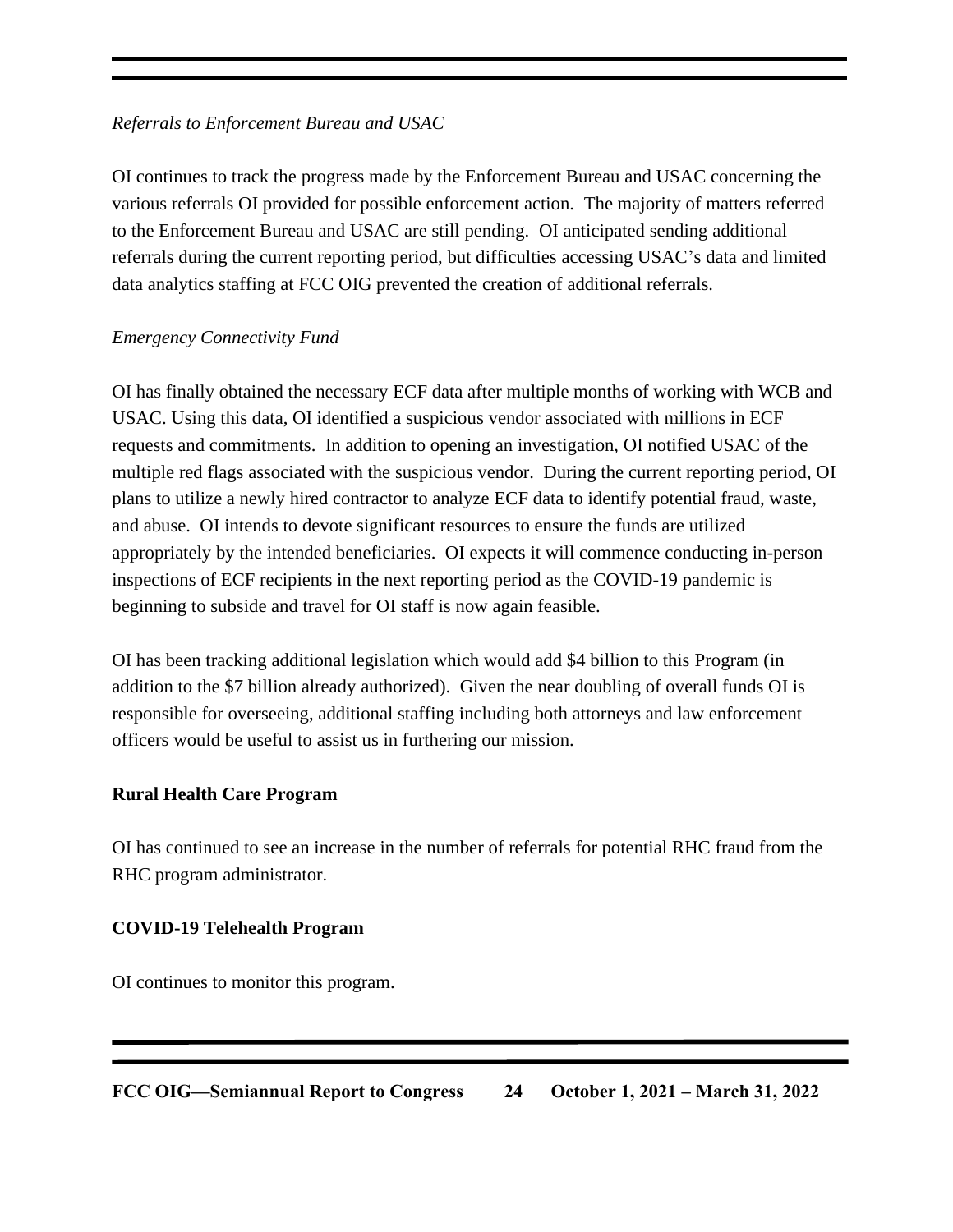#### **Contributions**

OI staff have continued to review data from service provider contributions to the USF and have developed concerns related to the failure of certain entities to provide their required contributions into the Fund. OI devoted significant resources to investigating these matters during the current reporting period.

#### **Connect America Fund Phase II**

OI staff have begun reviewing data and investigating service provider compliance with Connect America Fund Phase II (CAF II) requirements. In addition, OI investigated specific allegations concerning the failure to properly meet CAF II requirements during the current reporting period.

#### **OI Data Analytics Efforts**

OI's data team continues to proactively pursue potential fraud, waste, and abuse of the USF as well as the Congressionally appropriated subsidy programs. In addition to the ongoing efforts to identify data indicative of fraudulent behavior in the E-rate, ECF, Lifeline, EBB, and ACP programs, OI's data team began working with datasets pertaining to TRS and IP-CTS service providers during the current reporting period.

OI's data team has also continued to develop automated processes to streamline data loading and reporting, particularly those related to the regularly refreshed data OI receives from USAC. In early 2022, the data team gained access to regularly refreshed ECF program data.

During this reporting period OI hired a contractor to conduct proactive analysis of potential fraud, waste, and abuse of ECF program disbursements and has expects to add another full-time data analyst to the team early in the next reporting period.

#### **Internal Affairs**

The IG is authorized by the IG Act, as amended, to investigate allegations of fraud, waste and abuse occurring in FCC operations. Matters of possible wrongdoing are referred to OIG in the form of allegations or complaints from a variety of sources, including FCC employees,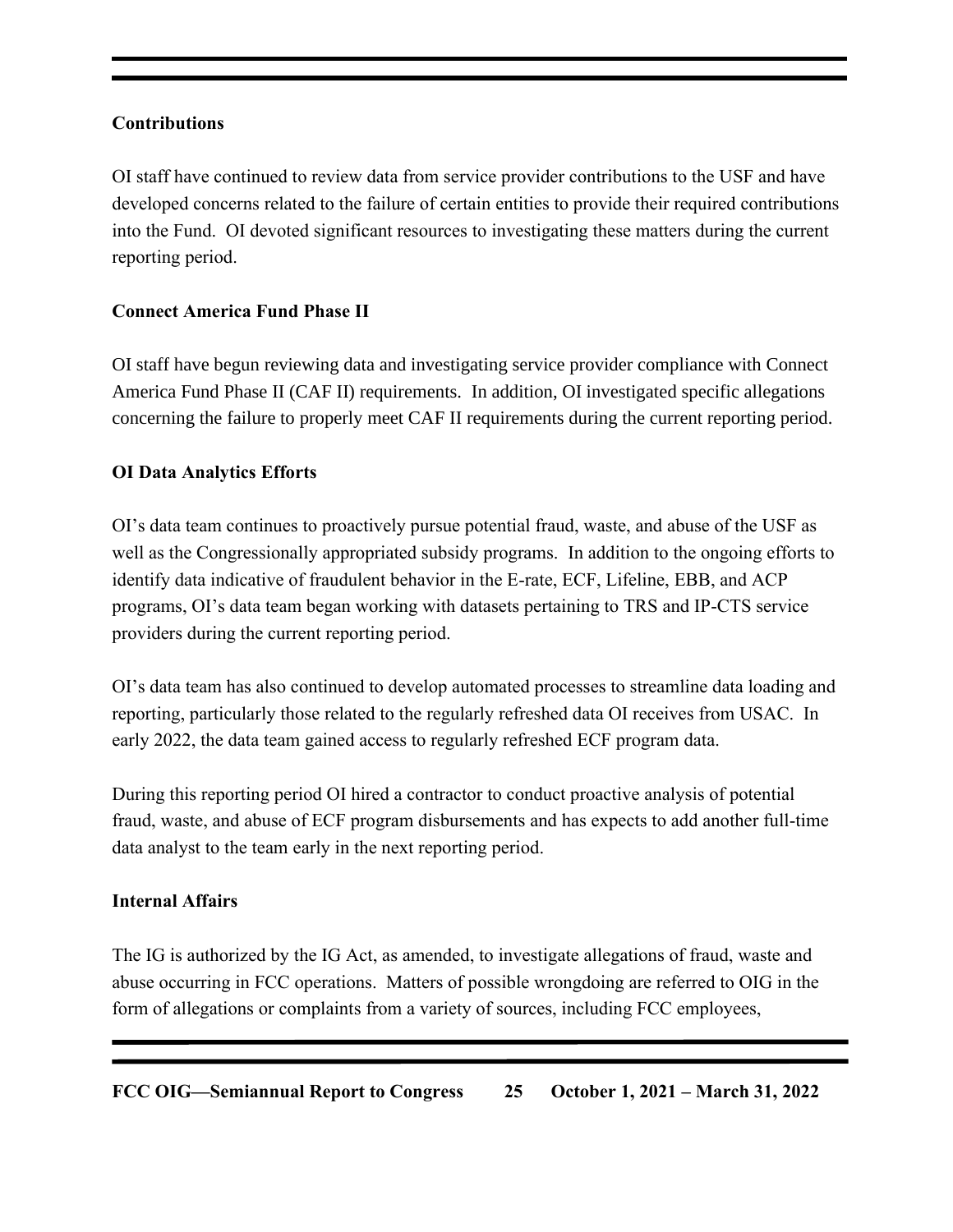contractors, other government agencies and the general public. OI investigators are currently engaged in completing an investigative referral from CIGIE alleging IG misconduct.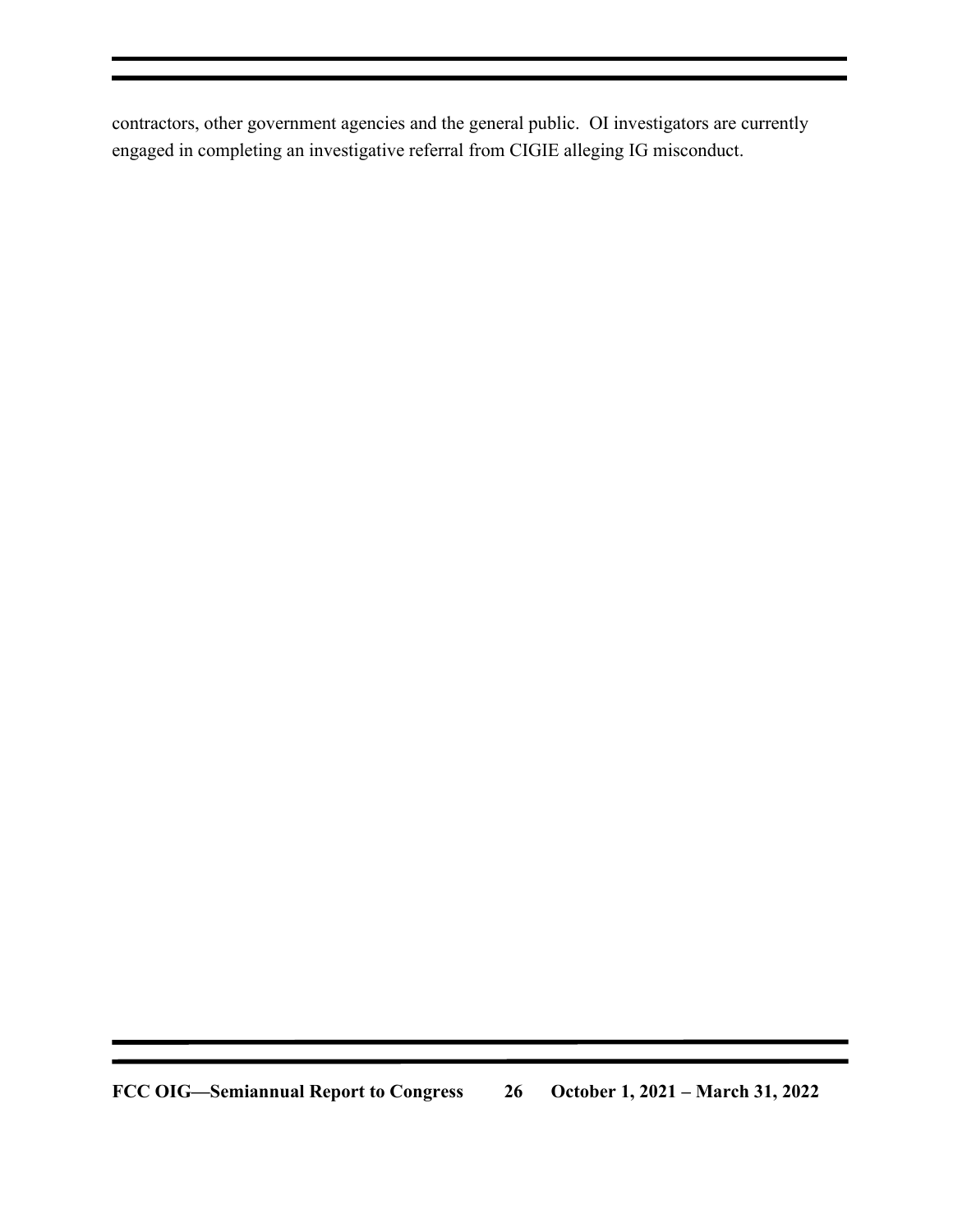#### **Office of Inspector General Hotline**

OIG maintains a Hotline to facilitate the reporting of allegations of fraud, waste, abuse, mismanagement or misconduct in FCC programs or operations. Commission employees and concerned citizens may report such allegations to the Hotline at (202) 418-0473 or toll free at (888) 863-2244 or by e-mail at hotline@fcc.gov. OIG's Hotline is available 24 hours a day, seven days a week via a recorded messaging system.

Many of the allegations received by the Hotline raise issues that do not fall within the jurisdiction of the FCC or the OIG, and many do not rise to the level of devoting investigative or audit resources to the claim. Upon receipt of a specific claim of fraud, waste, abuse, or mismanagement, OIG may, where appropriate, take any one of the following actions:

- 1. Open an OIG investigation or audit.
- 2. Refer the matter to an FCC Bureau or Office for appropriate review and action.
- 3. Refer the allegation to another Federal agency. For example, complaints about fraudulent sweepstakes are referred to Federal Trade Commission (FTC).

Consumers who have general questions, consumer complaints, or issues not related to fraud, waste and abuse, should contact the FCC's Consumer & Governmental Affairs Bureau (CGB) at www.fcc.gov/cgb, or contact the FCC's Consumer Center by calling 1-888-CALL-FCC (1-888- 225-5322) voice or 1-888-TELL-FCC (1-888-835-5322). CGB develops and implements the Commission's consumer policies, including disability access. The FCC Consumer Center processes public inquiries, informal complaints, and questions regarding cable, radio, satellite, telephone, television and wireless services. The goal of this process is to foster a mutually satisfactory resolution of the complaint between the service provider and its customer.

During the current reporting period, OIG received:

- 1. 9,186 Hotline contacts. Of these, none were referred to OIG for possible case opening.
- 2. 77 were referred to FCC Consumer Center or other FCC Bureaus.
- 3. 484 were referred to other agencies.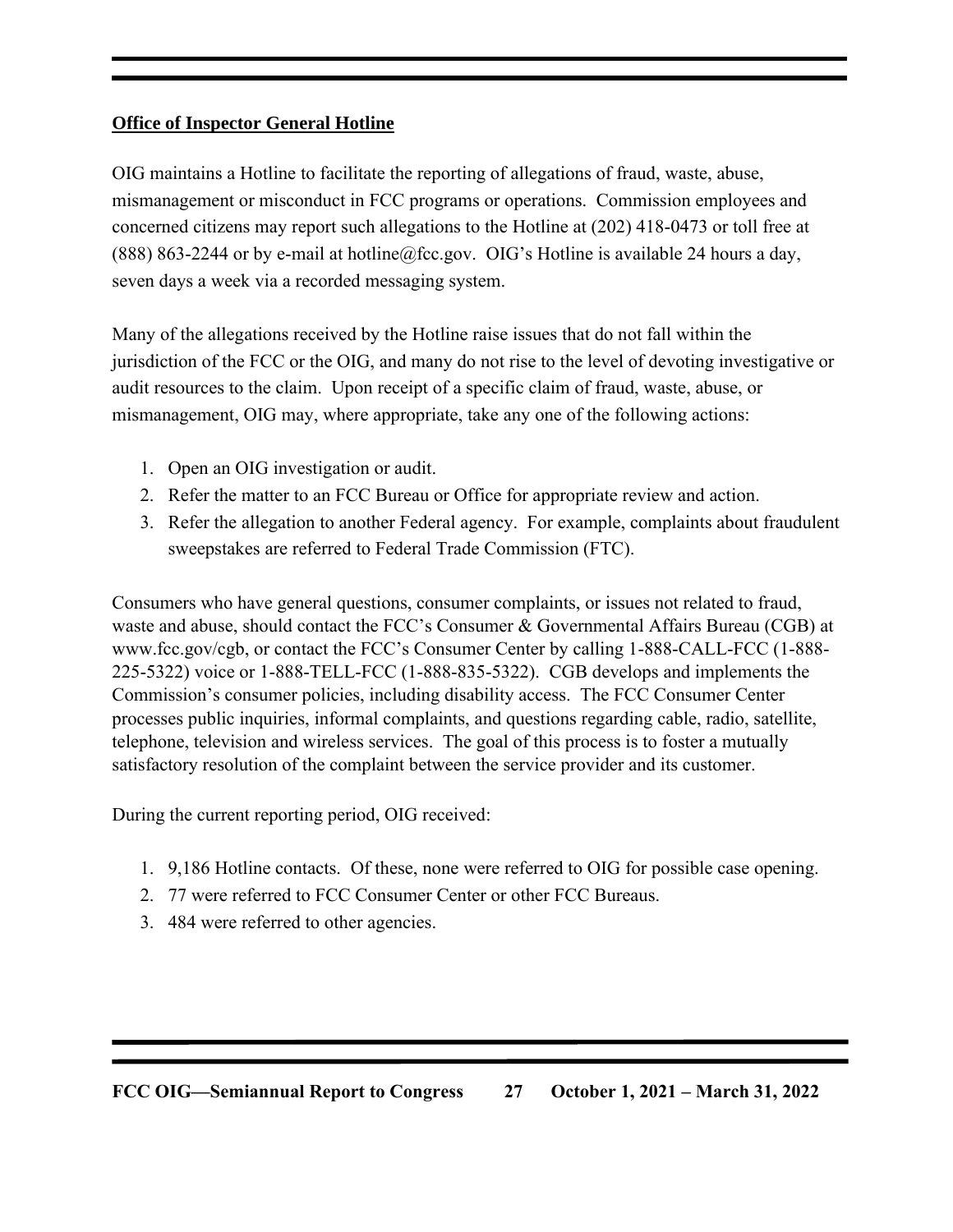## **OFFICE OF AUDITS**

Under the authority of the IG Act of 1978, as amended, the Office of Audits (OA) conducts or contracts for independent and objective audits, inspections, evaluations, and other related projects. These projects promote economy, effectiveness, and efficiency in FCC programs and operations, and detect and deter fraud, waste, and abuse. OA projects are conducted in accordance with relevant professional standards, including *Generally Accepted Government Auditing Standards* (also known as Government Auditing Standards or the Yellow Book) and *Council of the Inspectors General on Integrity and Efficiency Quality Standards for Inspection and Evaluation*.

OA is organized into three divisions:

- the Operations, Financial, and Information Technology Division (OFID),
- the Universal Service Fund Division (USFD), and
- the Policy and Quality Assurance Division (PQAD).

OFID and USFD perform audits, evaluations, inspections, and other projects. PQAD develops OA policies and procedures, performs internal quality assurance reviews to ensure OA compliance with applicable professional standards, coordinates external peer reviews of the FCC OIG by other OIGs, and leads external peer reviews of other OIGs in accordance with CIGIE guidance.

Highlights of the work contracted for and performed by OA during the current reporting period are provided below. External peer reviews are discussed in Appendix A.

## **Operations, Financial, and Information Technology Division**

OFID conducts mandatory and discretionary audits, inspections, and evaluations of FCC programs and operations. OFID's annual mandatory projects include the annual Financial Statement audit, the Federal Information Security Management Act (FISMA) evaluation, and the Payment Integrity Information Act (PIIA) audit. OFID is also responsible for other periodic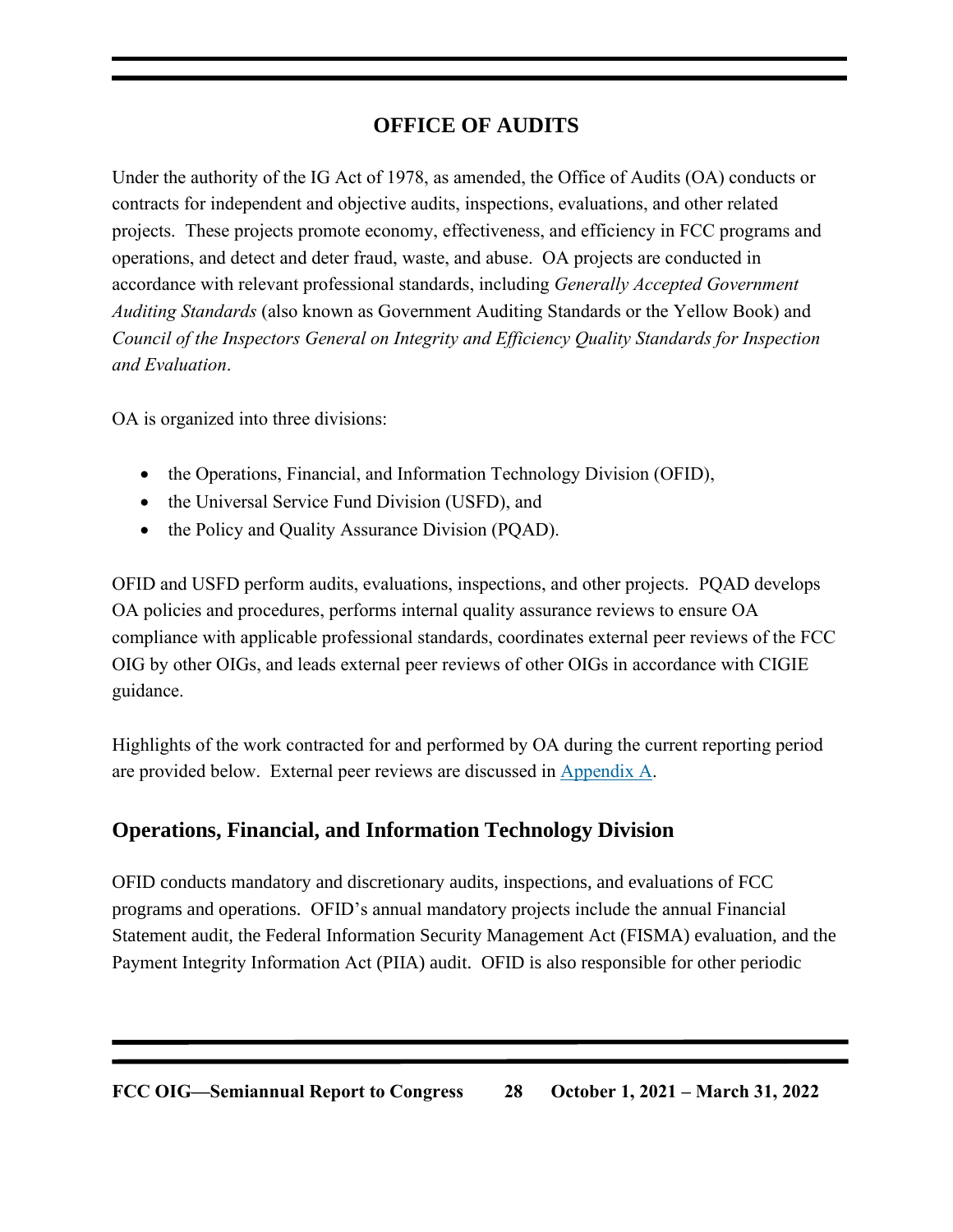mandated projects such as those related to the COVID-19 pandemic response, the Commission's privacy and data protection initiatives, the Digital Accountability and Transparency Act, and the government charge card program.

OA contracts with Independent Public Accountant (IPA) firms for many of the mandatory projects. OFID uses a risk-based approach to select discretionary projects and, depending on available staffing and other resources, may complete the projects in-house or contract the projects to IPA firms. OFID oversees and monitors all contracted services.

OFID completed three projects during this reporting period. Five OFID projects are in process and will be summarized in a future report.

## **Completed OFID Projects**

Federal Communication Commission's FY 2021 Implementation of the Digital Accountability and Transparency Act of 2014 (Report No. 21-AUD-06-02)

In accordance with the Digital Accountability and Transparency Act (DATA Act) of 2014 and Office of Management and Budget (OMB) Bulletin 15-12, *Increasing Transparency of Federal Spending by Making Federal Spending Data Accessible, Searchable, and Reliable*, dated May 8, 2014, Federal agencies are required to report financial and spending information to the public through USAspending.gov. OA contracted with Kearney & Company (Kearney), an Independent Public Accounting firm, to audit the FCC's fiscal year (FY) 2021 first quarter (Q1) financial and award data submitted to the Department of Treasury for publication on USAspending.gov. Kearney's audit report, dated November 8, 2021, included five findings and made nine recommendations, to which FCC management concurred.

In the first finding, Kearney reported that the FCC submitted its Q1 FY 2021 spending data in advance of the Government-wide reporting deadline. However, the FCC's submission was incomplete. Specifically, the FCC did not submit transaction-level component spending data for one of its funds, the TRS fund. In the remaining four findings, the auditors reported that the USF sampled spending data contained a high number of completeness, accuracy, and timeless errors in one or more data elements and did not meet the quality requirements outlined by OMB.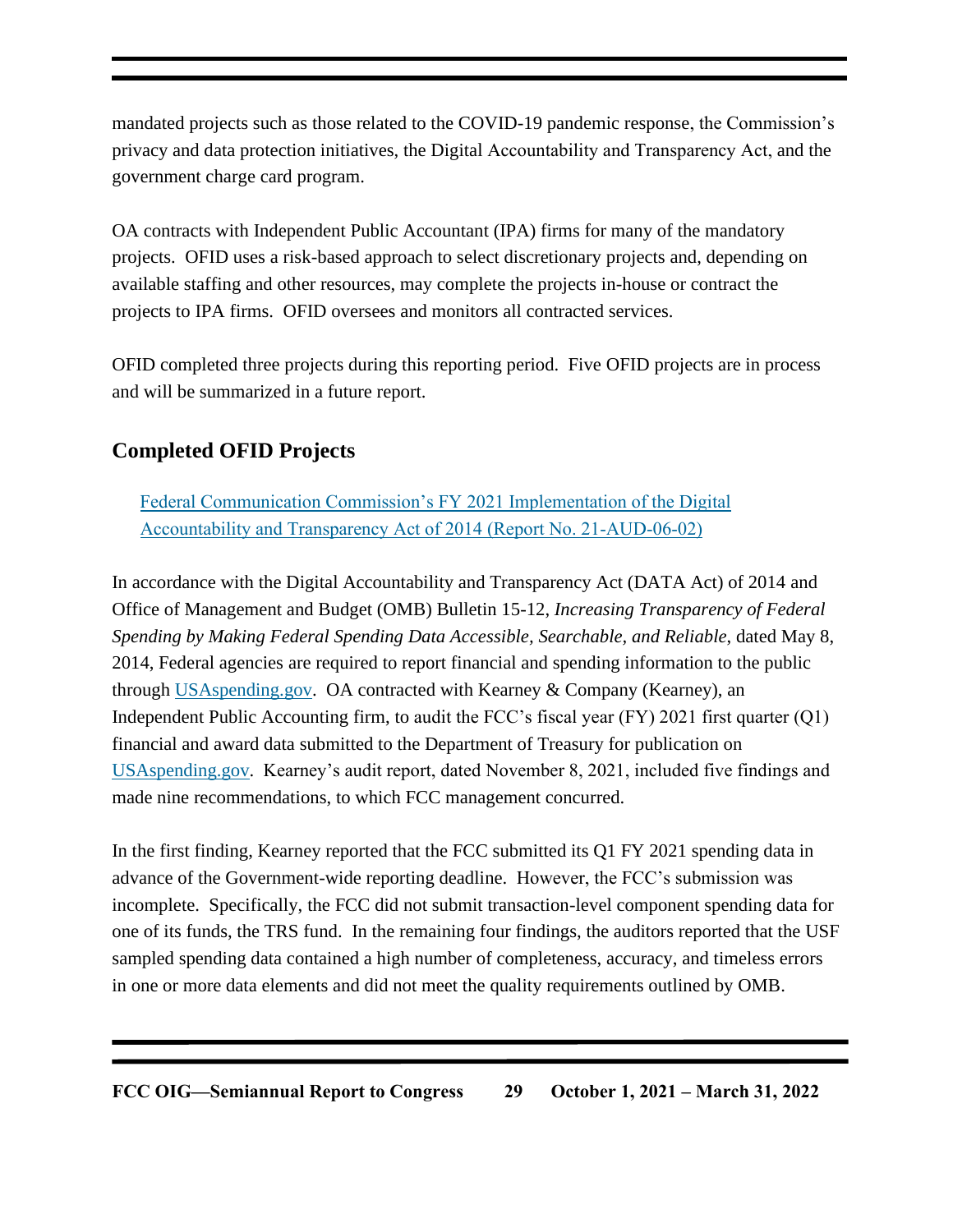## Federal Communication Commission's FY 2021 Consolidated Financial Statements Audit (Report No. 21-AUD-06-01)

Federal law requires the FCC to prepare annual consolidated financial statements and the OIG to audit those statements. Under the oversight of OA, Kearney performed an audit of the FCC's FY 2021 consolidated financial statements. Kearney's audit resulted in the issuance of three reports dated November 15, 2021.

In the Independent Auditor's Report on the Financial Statements Kearney expressed an unmodified opinion. Kearney did not report any instances of noncompliance in the Report on Compliance and Other Matters. In the Report on Internal Controls over Financial Reporting, Kearney reported two significant deficiencies. The first significant deficiency was related to information technology (IT) controls for FCC and USF, which was a repeat issue from fiscal year 2020 and prior year audit reports. The second deficiency resulted from a material erroneous financial transaction for civil money penalty (CMP) receivables and custodial revenues that was not detected by the FCC's internal controls

Kearney made 13 recommendations to improve the effectiveness of the FCC and Universal Service Administrative Company's IT controls. The details of the IT findings and recommendations were included in the separate FISMA evaluation report. In addition, Kearney made three new audit recommendations to strengthen the processes and controls over CMP receivables and custodial revenues. FCC management concurred with all the findings and recommendations cited in the audit report.

## Federal Communications Commission's FY 2021 Federal Information Security Modernization Act Evaluation (Report No. 21-EVAL-06-01)

The FISMA legislation requires federal agencies, to develop, document, and implement an agency-wide program to provide information security for the information and information systems supporting the operations and assets of the agency. FISMA also requires agency IGs to conduct or contract for an independent evaluation of the agency's information security program annually. Under the oversight of OIG, Kearney performed the FY 2021 FISMA evaluation and based on their results, the OIG submitted the completed *FY 2021 DHS IG FISMA Metrics*  questionnaire, for government-wide reporting to Congress, on October 29, 2021. Subsequently,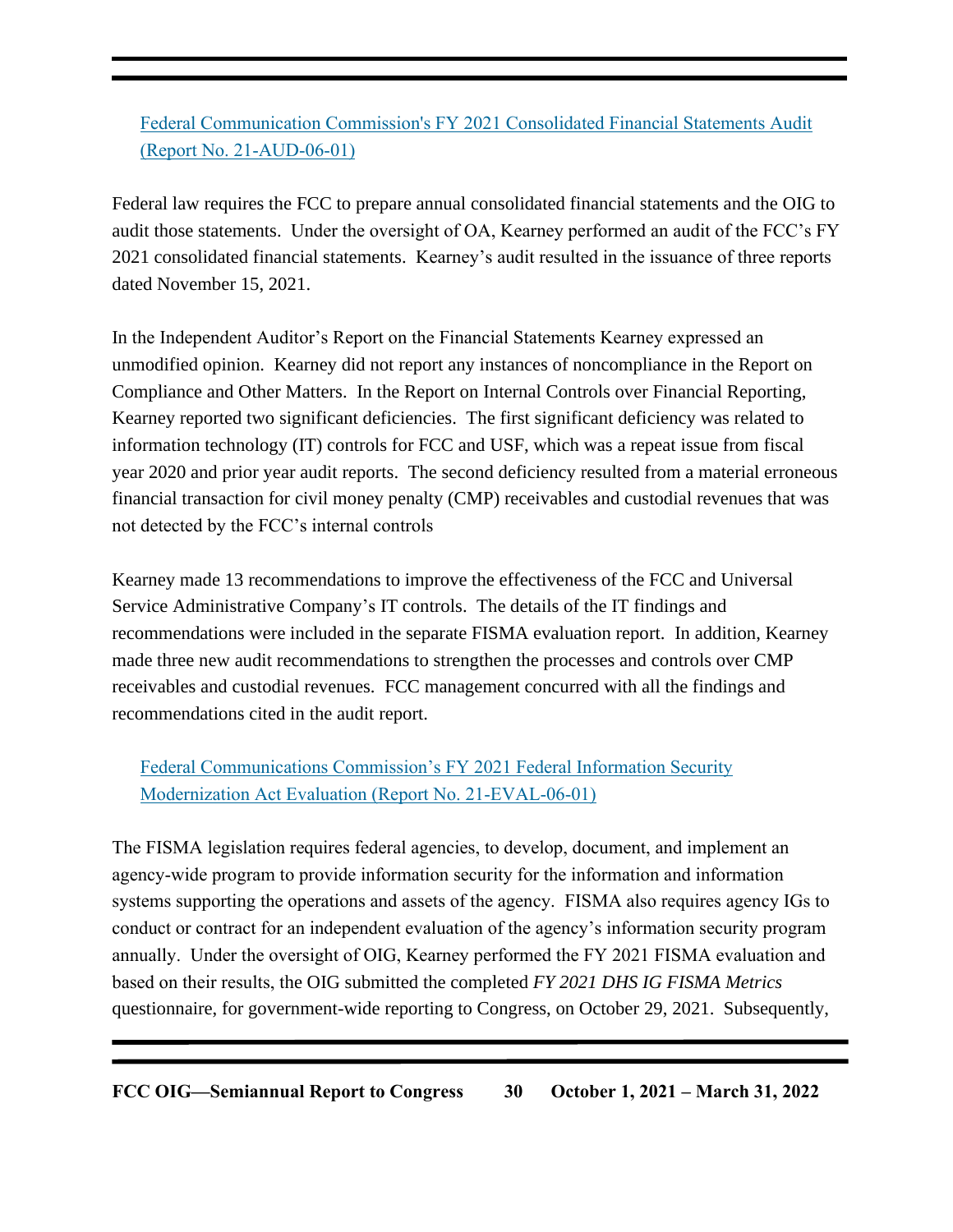on December 15, 2021, the OIG issued both public and non-public versions of the FY 2021 FISMA Evaluation Report.

Kearney concluded that the FCC's information security program was effective and in compliance with FISMA legislation, OMB memoranda, and other applicable guidance. This is the first year that the agency's information security program has been in compliance, which is a significant accomplishment. Kearney found security deficiencies and instances of noncompliance in four of eight FISMA IG metric domains. The draft evaluation report includes seven findings and 13 recommendations intended to improve the effectiveness of the FCC's information security program controls. Of the seven findings, one (Identity and Access Management) is considered a significant deficiency, which requires the immediate attention of agency leadership. Additionally, six of the seven findings address security weaknesses repeated or updated from prior years. Management concurred with the report findings and recommendations.

## **In-Process OFID Audits and Other Projects**

Federal Communication Commission's FY 2022 Consolidated Financial Statement Audit (Project No. 22-AUD-06-01)

Federal Communications Commission's FY 2022 Federal Information Security Modernization Act Evaluation (Project No. 22-EVAL-06-01)

Audit of FCC's Compliance with the Emergency Broadband Benefit Program (COVID-19 Pandemic Response) Requirements (Project No, 21-AUD-10-01)

Privacy and Data Protection Inspection (Project No. 21-INSP-10-01)

FY 2021 Audit of the Federal Communication Commission's Compliance with the Payment Integrity Information Act of 2019 (Report No. 22-AUD-01-01)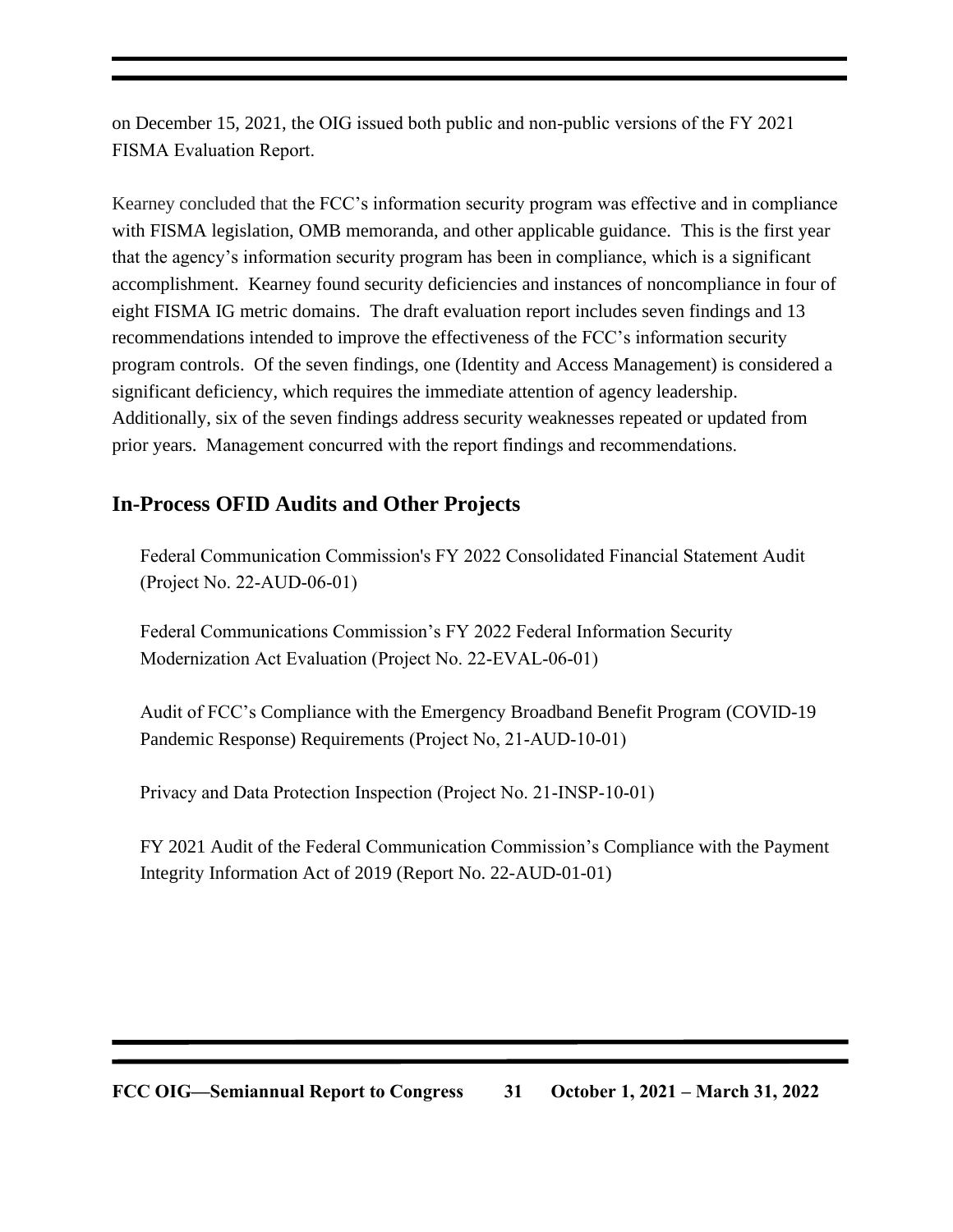## **Universal Service Fund Division**

The USFD audits and inspects USF program service providers and beneficiaries and is organized into three functional audit directorates:

- Contributors and Lifeline
- High Cost
- E-rate and Rural Healthcare

USFD projects are designed to detect and prevent fraud, waste, and abuse, and to promote economy, effectiveness, and efficiency in USF programs. USFD performs random and targeted audits and inspections of USF program providers and beneficiaries based on our assessments of program risks. Our risk-based approach helps us focus our limited resources on the areas with the highest risk, in the most cost-effective manner. When planning and performing audits, USFD communicates with USAC's Internal Audit Division, and shares information such as emerging program risks, prior audit results, data sources and testing tools, and new USF program developments and initiatives.

Two USFD projects are in process and will be summarized in a future reporting period.

## **In-Process USFD Audits and Other Projects**

Audit of Head Start Telecom, Inc. (Lifeline Program) (Project No. 18-AUD-01-01)

Audit of Spruce Knob Seneca Rocks Telephone Company (High Cost Program) (Project No. 18-AUD-08-07)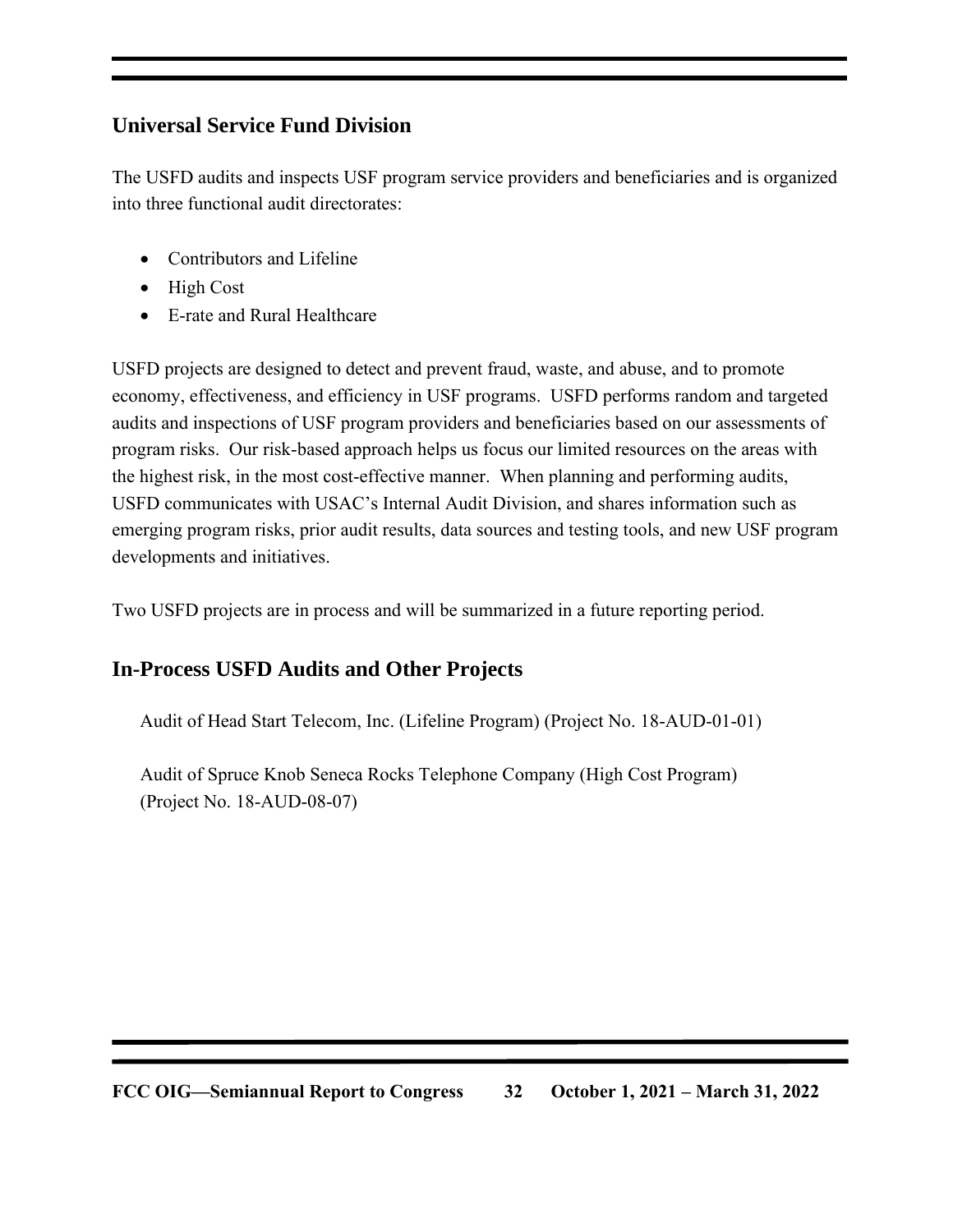## **REPORTING REQUIREMENTS**

The following are OIG's responses to the 22 specific reporting requirements in Section 5(a) of the Inspector General Act of 1978, as amended.

1. A description of significant problems, abuses, and deficiencies relating to the administration of programs and operations of such establishment disclosed by such activities during the reporting period.

*Please refer to the sections of this report titled "Office of Audits" and "Office of Investigations."*

2. A description of the recommendations for corrective action made by the Office during the reporting period with respect to significant problems, abuse, or deficiencies identified pursuant to paragraph (1).

*Please refer to the sections of this report titled "Office of Audits" and "Office of Investigations."*

3. An identification of each significant recommendation described in previous semiannual reports on which corrective action has not yet been completed.

*Information technology (IT) security recommendations represent the most significant recommendations from previous semiannual reports for which corrective actions have not yet been completed. Currently there are 13 open IT security recommendations that were identified in prior FISMA and other IT audits and evaluations. Those recommendations address identity and access management, information security continuous monitoring, risk management, and configuration management. We consider the FISMA recommendations for improving the FCC's identity and access management to be the most significant. FCC needs to prioritize corrective actions to resolve open, prior year IT security recommendations to limit risk of unauthorized access to FCC data and focus its attention on recommendations older than three years.* 

*Except for the public version of the FISMA report, all of OIG's IT-related reports contain sensitive, non-public information regarding the FCC's information security program and infrastructure. Accordingly, the reports are not released to the public.*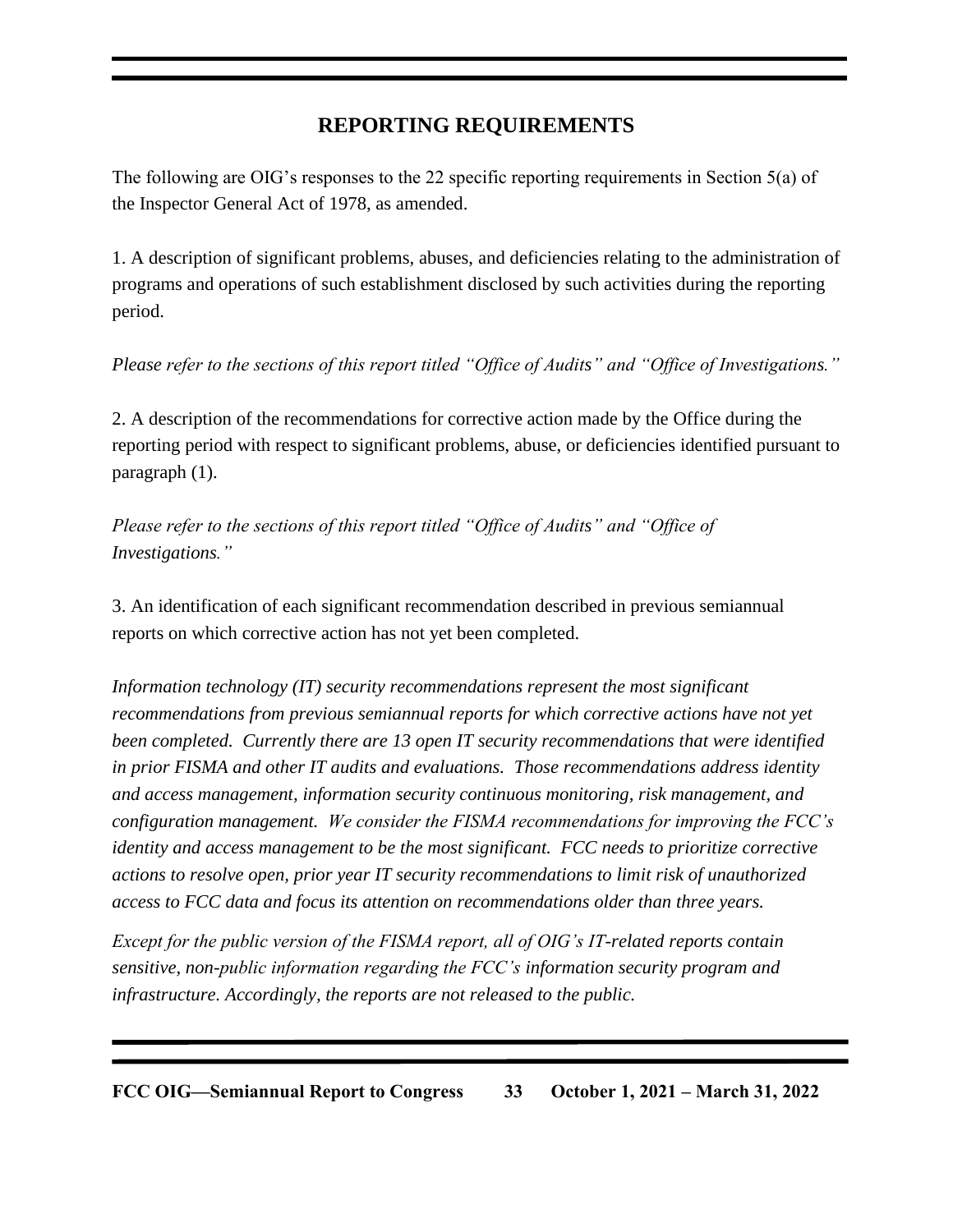*Please also refer to the E-rate and Lifeline matters, discussed in the section of this report titled "Office of Investigations."*

4. A summary of matters referred to authorities, and the prosecutions and convictions which have resulted.

*Please refer to the section of this report titled "Office of Investigations."*

5. A summary of each report made to the head of the establishment under section 6(b)(2) during the reporting period.

*During this reporting period, no report was made to the Chairwoman of the FCC under section 6(b)(2) of the Inspector General Act of 1978, as amended.* 

6. A listing, subdivided according to subject matter, of each audit report, inspection report, and evaluation report issued by the Office during the reporting period, and for each audit report, where applicable, the total dollar value of questioned costs (including a separate category for the dollar value of unsupported costs) and the dollar value of recommendations that funds be put to better use.

*During this reporting period, no reports were issued with questioned costs or recommendations that funds be put to better use.* 

7. A summary of each particularly significant report.

*Each significant audit and investigative report issued during the reporting period is summarized within the "Office of Audits" and "Office of Investigations" sections of this report.*

8. Statistical tables showing the total number of audit reports, inspection reports, and evaluation reports and the total dollar value of questioned costs (including a separate category for the dollar value of unsupported costs), for reports— $(A)$  for which no management decision had been made by the commencement of the reporting period; (B) which were issued during the reporting period; (C) for which a management decision was made during the reporting period, including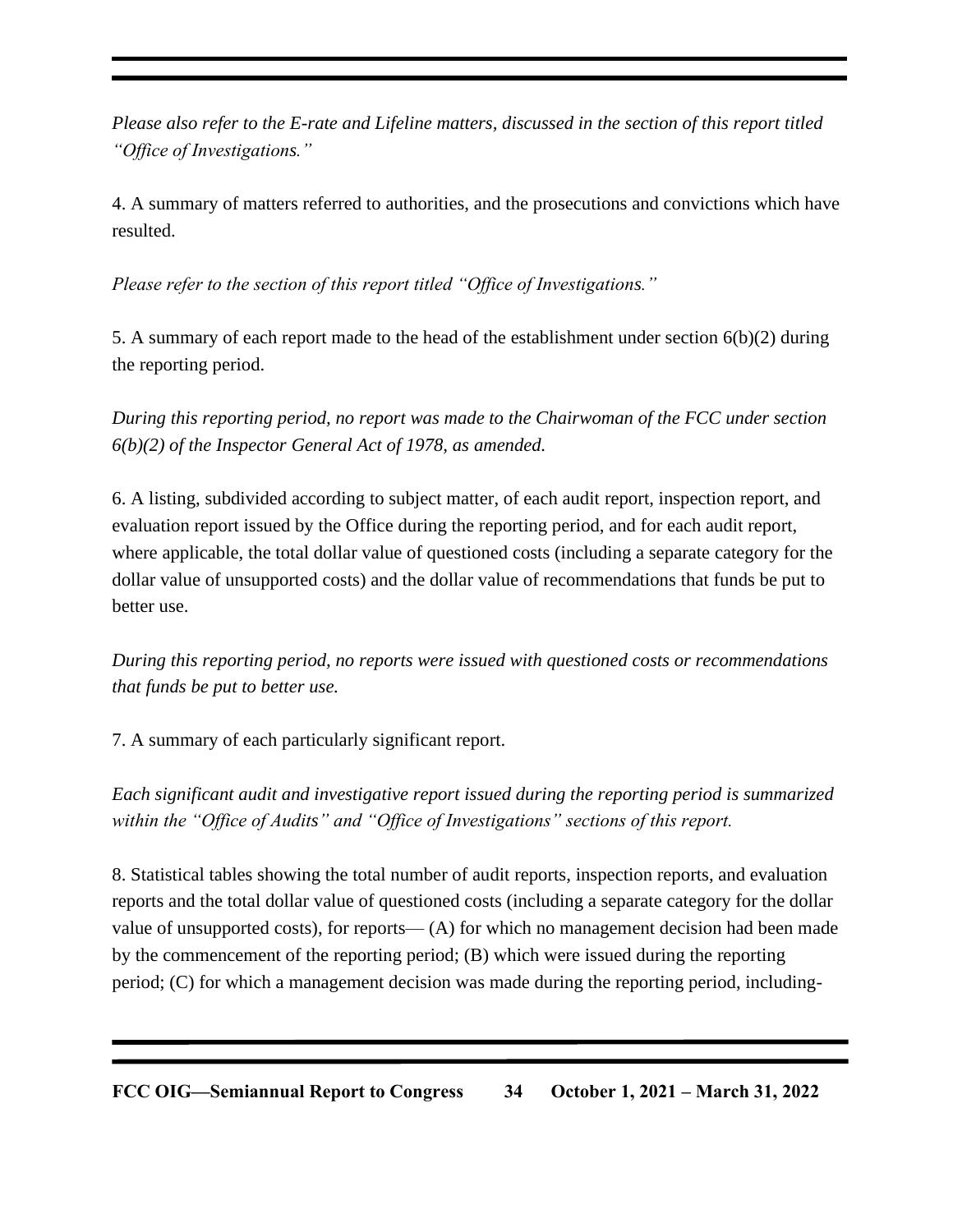(i) the dollar value of disallowed costs; and (ii) the dollar value of costs not disallowed; and (D) for which no management decision has been made by the end of the reporting period.

#### *During this reporting period, no reports were issued with questioned costs.*

9. Statistical tables showing the total number of audit reports, inspection reports, and evaluation reports and the dollar value of recommendations that funds be put to better use by management, for reports: (A) for which no management decision had been made by the commencement of the reporting period; (B) which were issued during the reporting period; (C) for which a management decision was made during the reporting period, including— (i) the dollar value of recommendations that were agreed to by management; and (ii) the dollar value of recommendations that were not agreed to by management; and (D) for which no management decision has been made by the end of the reporting period.

## *During this reporting period, no reports were issued with recommendations identifying funds put to better use.*

10. A summary of each audit report, inspection report, and evaluation report issued before the commencement of the reporting period for which no management decision has been made by the end of the reporting period: (A) for which no management decision had been made by the end of the reporting period (including the date and title of each such report), an explanation of the reasons why such a management decision has not been made, and a statement concerning the desired timetable for achieving a management decision on each such report; and (B) for which no establishment comment was returned within 60 days of providing the report to establishment; and (C) for which there are any outstanding unimplemented recommendations, including the aggregate potential cost savings of those recommendations.

## *See Appendix B: Reports Issued in Prior Periods for which a Management Decision is Pending as of March 31, 2022.*

11. A description and explanation of the reasons for any significant revised management decision made during the reporting period.

*No management decision falls within this category.*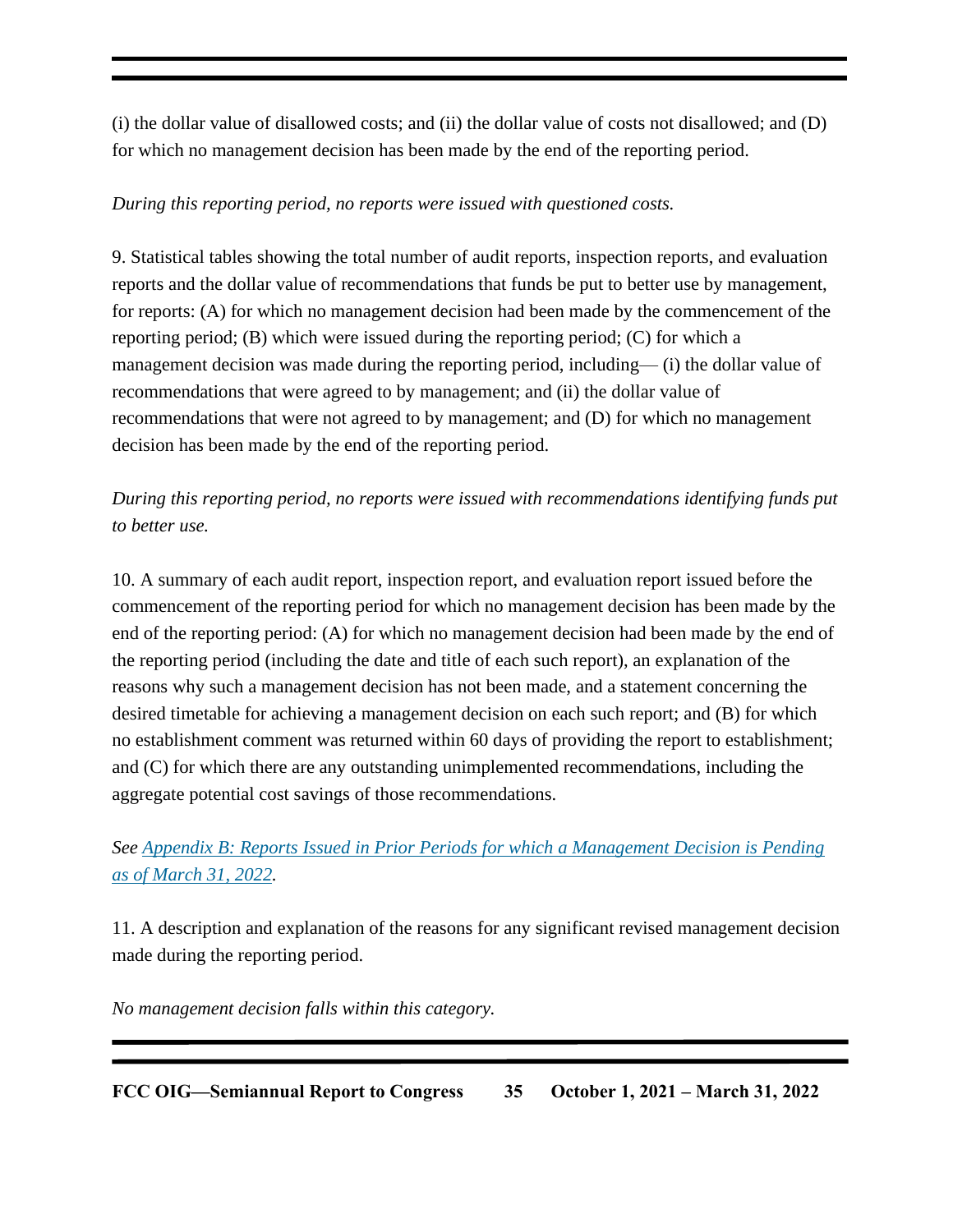12. Information concerning any significant management decision with which the Inspector General is in disagreement.

*No management decision falls within this category.* 

13. The information described under section 804(b) of the Federal Financial Management Improvement Act of 1996.

*No report required by 804(b) of the Federal Financial Management Improvement Act of 1996 was issued during this reporting period.* 

14. An appendix containing the results of any peer review conducted by another Office of Inspector General. If no peer review was conducted within the reporting period, a statement identifying the date of the last peer review conducted by another Office of Inspector General.

*The FCC OIG did not perform a peer review of another OIG during the reporting period. See Appendix A: Peer Review Results.*

15. A list of any outstanding recommendations from any peer review conducted by another Office of Inspector General that have not been fully implemented, including a statement describing the status of the implementation and why implementation is not complete.

*No recommendation from a prior peer review conducted by another Office of Inspector General remains partially implemented. See Appendix A: Peer Review Results.*

16. A list of any peer reviews conducted by the Inspector General of another Office of the Inspector General during the reporting period, including a list of any outstanding recommendations made from any previous peer review (including any peer review conducted before the reporting period) that remain outstanding or have not been fully implemented.

*The FCC OIG did not conduct any peer reviews of another Office of Inspector General during this period.*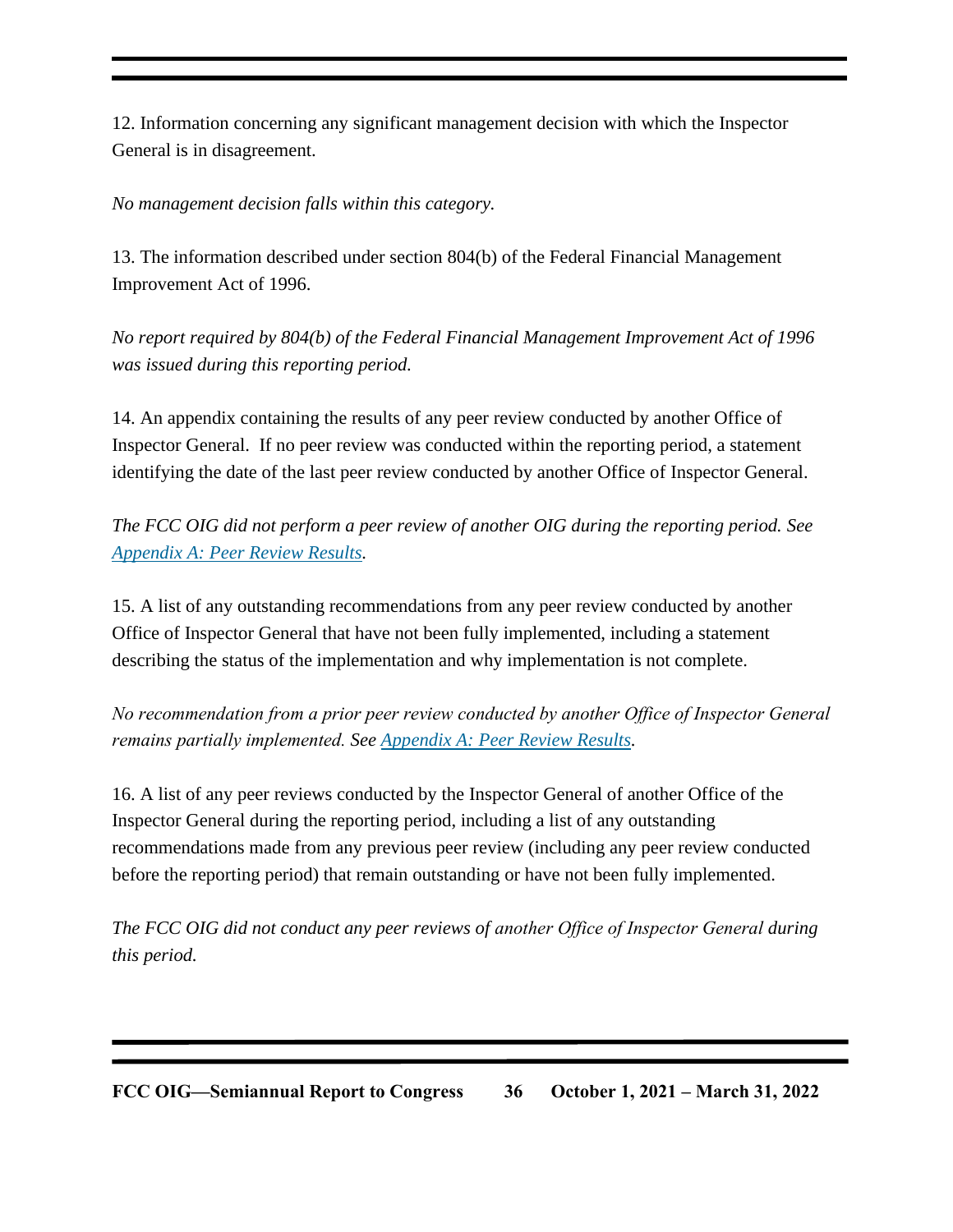17. Statistical tables showing— (A) the total number of investigative reports issued during the reporting period; (B) the total number of persons referred to the Department of Justice for criminal prosecution during the reporting period; (C) the total number of persons referred to State and local prosecuting authorities for criminal prosecution during the reporting period; and (D) the total number of indictments and criminal information during the reporting period that resulted from any prior referral to prosecuting authorities.

*The "Office of Investigations" section contains the total number of investigation reports during the reporting period. In this reporting period, we referred two individuals to the Department of Justice for criminal prosecution. No person was referred to state or local prosecuting authorities for criminal prosecution, and no indictments or informations were filed during the reporting period.* 

18. A description of the metrics used for developing the data for the statistical tables under paragraph (17). (Section 5 (a)(17) of the Inspector General Act of 1978, as amended).

*The Office of Investigations issues Reports of Investigation to either (1) close an investigation or (2) refer a matter for administrative action or for pursuit of civil or criminal fraud. We do not close a referred matter until it is finally resolved, that is, until action is taken by the Commission in an administrative referral, or until the civil or criminal referral is (a) declined or (b) resolved by the court.* 

19. A report on each investigation conducted by the Office involving a senior Government employee where allegations of misconduct were substantiated, including a detailed description of: (A) the facts and circumstances of the investigation; and (B) the status and disposition of the matter, including - (i) if the matter was referred to the Department of Justice, the date of the referral; and (ii) if the Department of Justice declined the referral, the date of the declination.

*No investigation involving a senior government employee where allegations of misconduct were substantiated was conducted by the Office.* 

20. A detailed description of any instance of whistleblower retaliation, including information about the official found to have engaged in retaliation and what, if any, consequences the establishment imposed to hold that official accountable.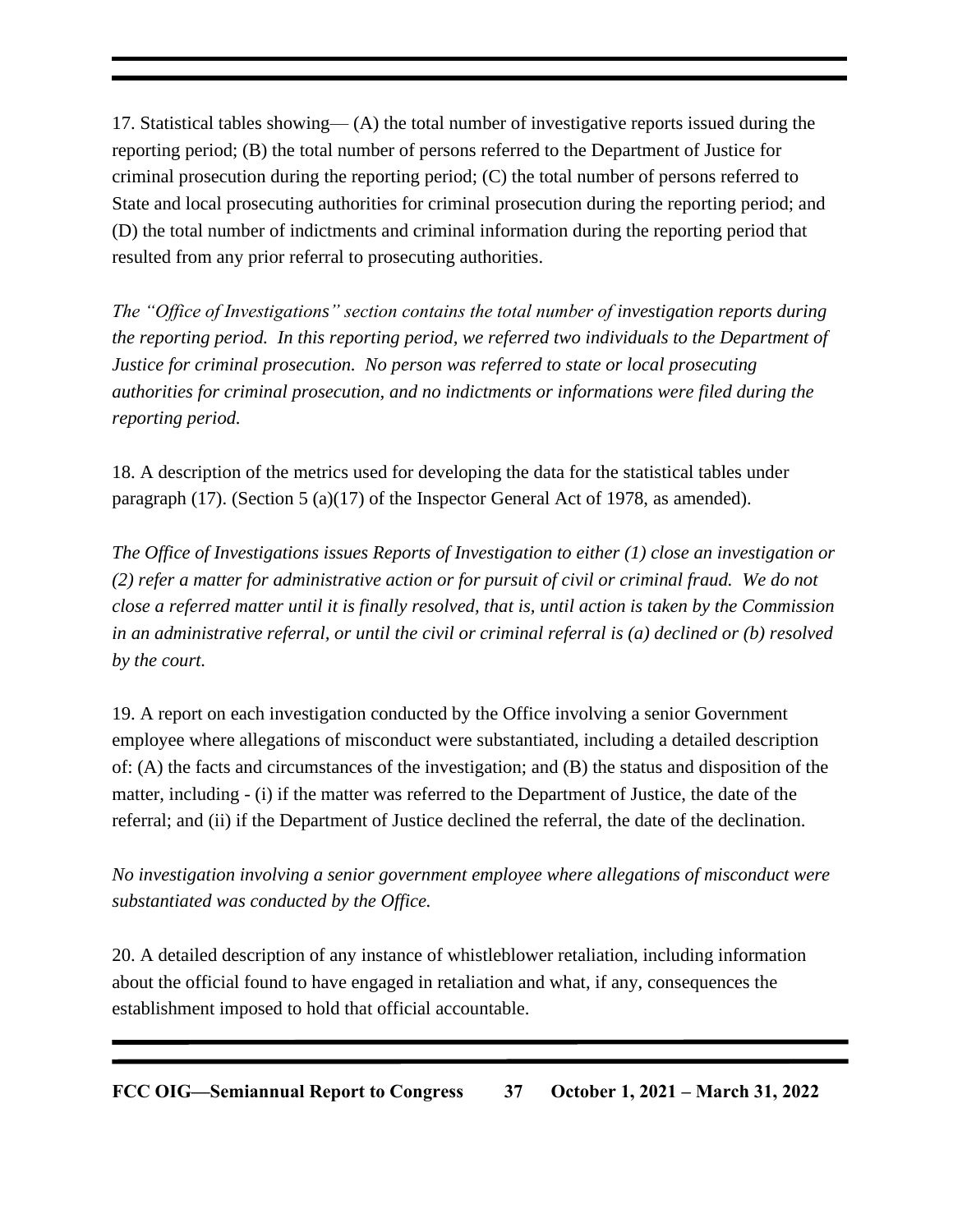## *No findings of whistleblower retaliation were made during this reporting period.*

21. A detailed description of any attempt by the establishment to interfere with the independence of the Office, including: (A) with budget constraints designed to limit the capabilities of the Office; and (B) incidents where the establishment has resisted or objected to oversight activities of the Office or restricted or significantly delayed access to information, including the justification of the establishment for such action.

*OIG did not experience any attempt by FCC management to interfere with the independence of the Office.* 

22. Detailed descriptions of the particular circumstances of each: (A) inspection, evaluation, and audit conducted by the Office that is closed and was not disclosed to the public; and (B) investigation conducted by the Office involving a senior Government employee that is closed and was not disclosed to the public.

*During this reporting period, no reports were closed and not disclosed to the public.*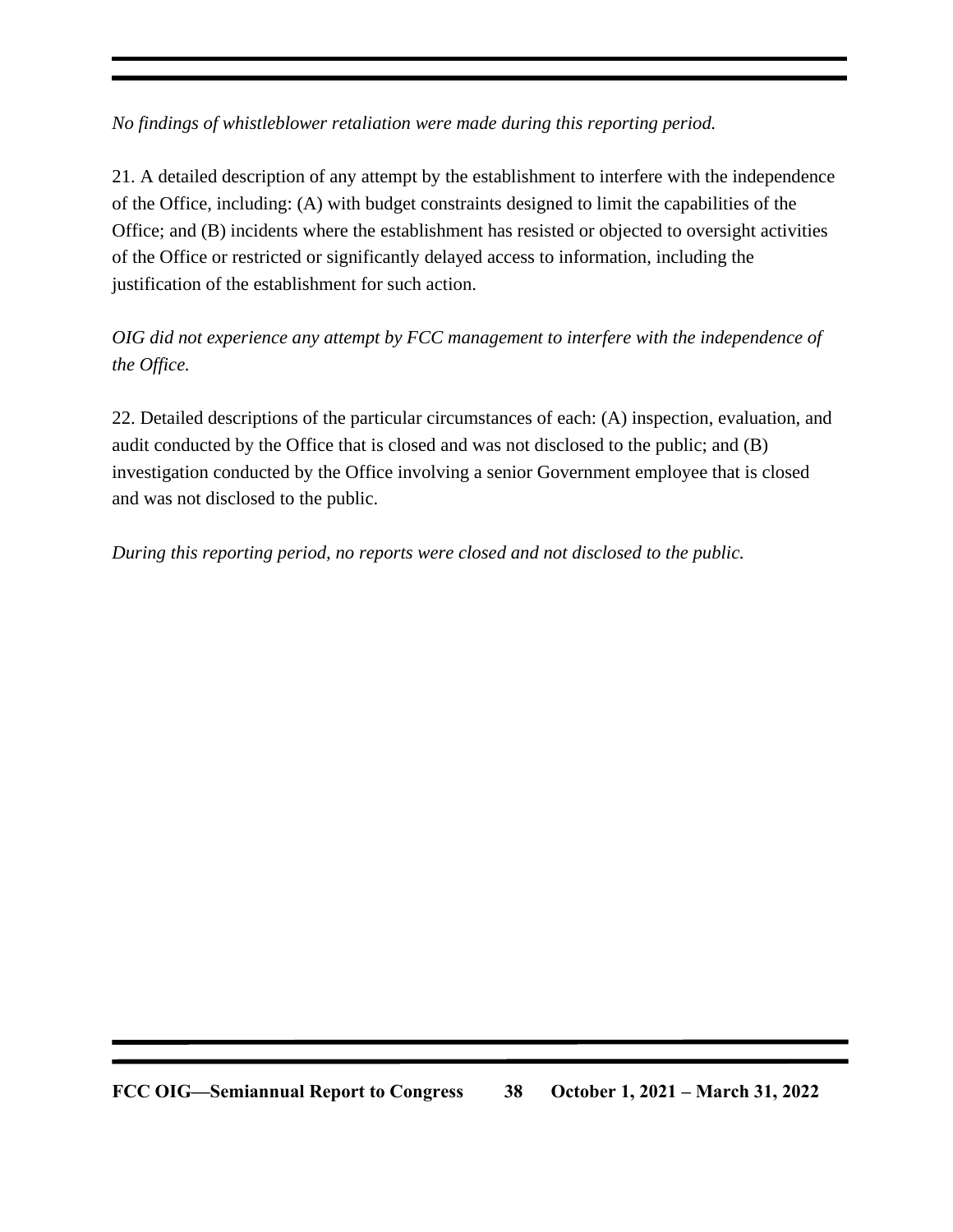## **APPENDIX A**

## **Peer Review Results**

The Inspector General Act of 1978, as amended, requires Office of Inspectors General (OIGs) to report the results of peer reviews of their operations conducted by other OIGs, including the date of the last peer review, outstanding recommendations from prior peer reviews, and peer reviews of other OIGs conducted during the semiannual period. Peer reviews are conducted by member organizations of the Council of Inspectors General for Integrity and Efficiency (CIGIE).

#### *Office of Audits peer review results*

On October 31, 2019, the Small Business Administration Office of Inspector General (SBA OIG) issued a report on the results of its peer review of the FCC OIG's system of quality control for its audit operations. The SBA OIG determined that OA's system of quality control in effect for the year ending March 30, 2019, was suitably designed to provide reasonable assurance that OA is performing audits and reporting the audit results in conformity with applicable professional standards in all material respects. OA received a peer review rating of "Pass."

#### *Office of Audits Peer Reviews of Other OI*

The FCC OIG did not perform a peer review of another OIG during the reporting period.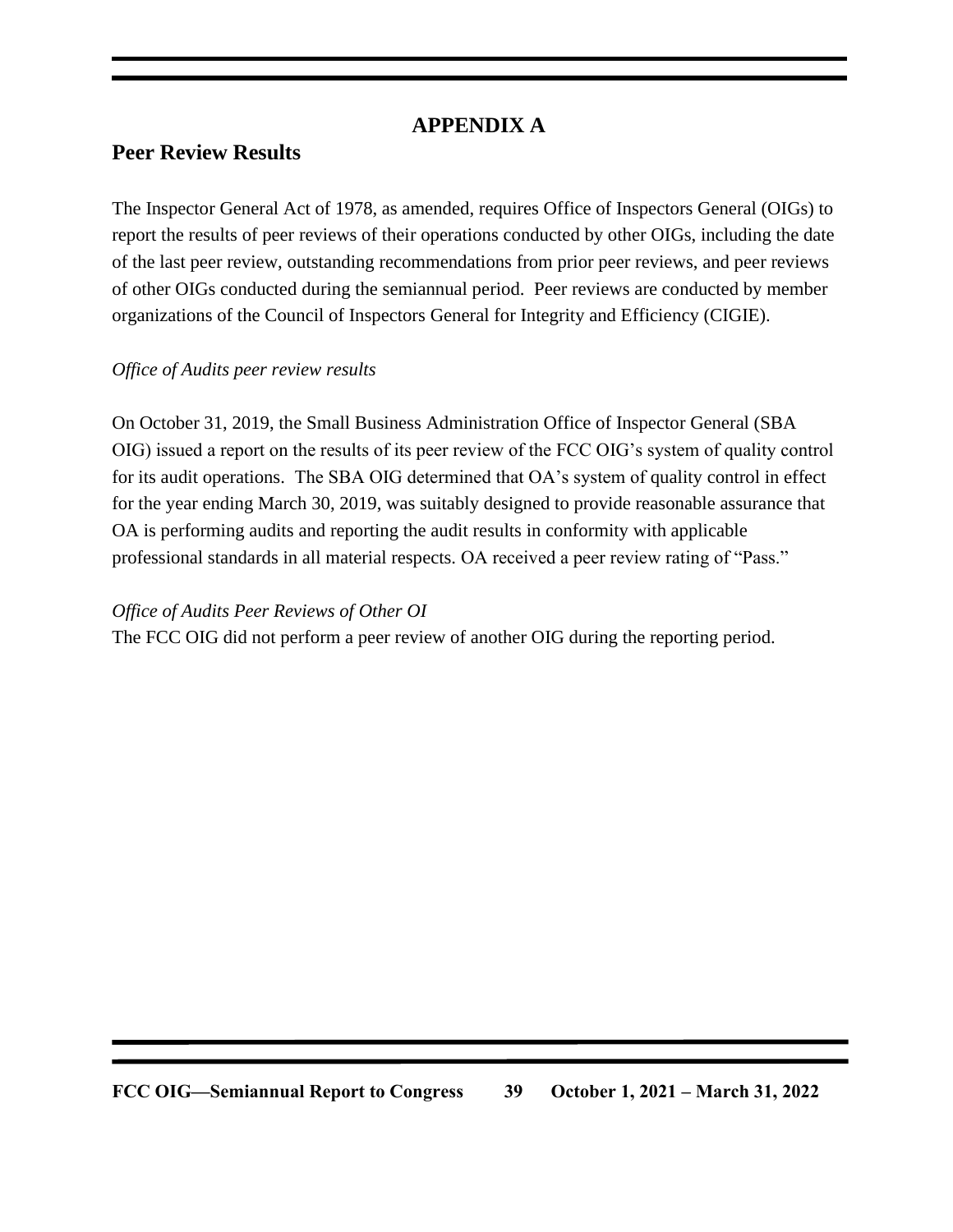## **APPENDIX B**

| <b>Reports Issued in Prior Periods for which a Management Decision is Pending</b><br>As of March 31, 2022 |                                                                       |                    |                                                                                                                                                                                                                                                                               |  |  |
|-----------------------------------------------------------------------------------------------------------|-----------------------------------------------------------------------|--------------------|-------------------------------------------------------------------------------------------------------------------------------------------------------------------------------------------------------------------------------------------------------------------------------|--|--|
| <b>Report Number</b>                                                                                      | <b>Project Title</b>                                                  | <b>Report Date</b> | <b>Comments</b>                                                                                                                                                                                                                                                               |  |  |
| 12-AUD-12-20                                                                                              | Audit of the FCC Compliance<br>with OMB Circular No. A-130<br>Revised | 3/12/2014          | Management did not meet the<br>target date (December 31,<br>2020) outlined in its corrective<br>action plan and had not<br>demonstrated sufficient<br>progress in implementing one<br>open recommendation. The<br>revised target implementation<br>date is February 28, 2023. |  |  |